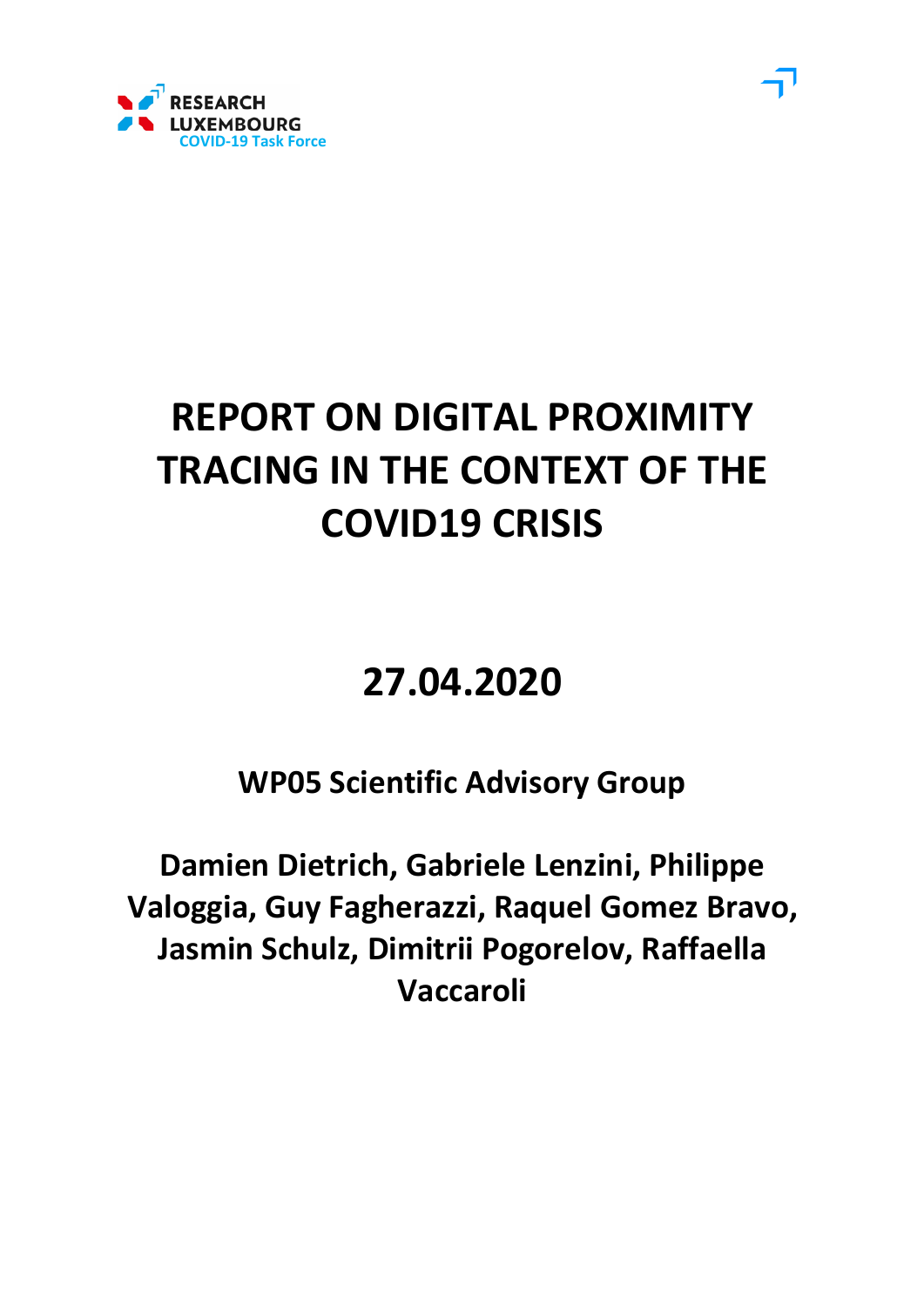

## **Executive Summary**

European residents and businesses are facing significant restrictions on public life, social contact and economic activity in an attempt to contain the transmission of the SARS-CoV-2 virus and thus (1) prevent hospital overload and (2) protect citizens at risk for developing severe complications of the disease.

Although effective, this shutdown is not a long-term solution, and exit strategies are being planned and executed worldwide. Comprehensive testing and isolation of infected individuals and their contacts is the spearhead of the majority of these strategies. Identification and isolation of contacts are particularly important as up to 62% of new infections occur during the pre-symptomatic phase of the disease. In other words, any citizen who has been, consciously or not, in close contact with an infected patient, increases the likelihood of a new epidemic cluster, unless he decides to stay at home. A critical step to contain the epidemic is, therefore, to inform these individuals. Technically, this measure is called "contact tracing".

Traditionally, contact tracing is performed over the phone by health authorities: an agent asks a newly diagnosed patient for his contacts over the infectious period. This process has the advantage of being contextual but is time-consuming and may be inaccurate. Several governments are looking at information technology to overcome those limitations with a solution that automatically keeps track of the people getting in close proximity to one another. We talk, in that case, of digital proximity tracing. Digital proximity tracing refers to a set of technologies, usually running on smartphones, allowing for the identification and record of contacts. As compared to traditional contact tracing, these technologies have the potential to be (1) more exhaustive and precise (more contacts are recorded, and contact information are complete and accurate), and (2) faster, as contacts are immediately available and can be notified at once.

Digital proximity tracing can be based on geolocation or Bluetooth or a combination of both. Geolocation-based solutions can be inaccurate in indoors and are markedly impacting privacy, as opposed to Bluetooth-based solutions that are officially supported by the European Commission.

Based on the first available studies, the acceptability for Bluetooth-based solution amongst European citizen seems to be high. However, it is estimated (but need confirmation) that at least 60% of the population would need to use these solutionsfor them to be effective. A real-world evaluation of their impact is still missing and would vary based on the type of implementation.

The impact on privacy as well asthe GDPR and legal compliance of Bluetooth-based solutions depends mainly on their mode of implementation. Several aspects are to be considered, the most important ones being (1) the implementation framework, (2) the implementation architecture, (3) the level of anonymity, (4) the consent management, (5) the data collection, processing and storage. In any case, participation based on free will isrecommended.

Another aspect to be considered is its interoperability. Since the virus knows no border, a digital proximity tracing framework must work at least in neighbouring countries. The following document aims to introduce decision-makers to the thematic (Section 1), to a comprehensive state-of-the-art (Section 2), to practical recommendations for Luxembourg (Section 3) and options to move forward (Section 4).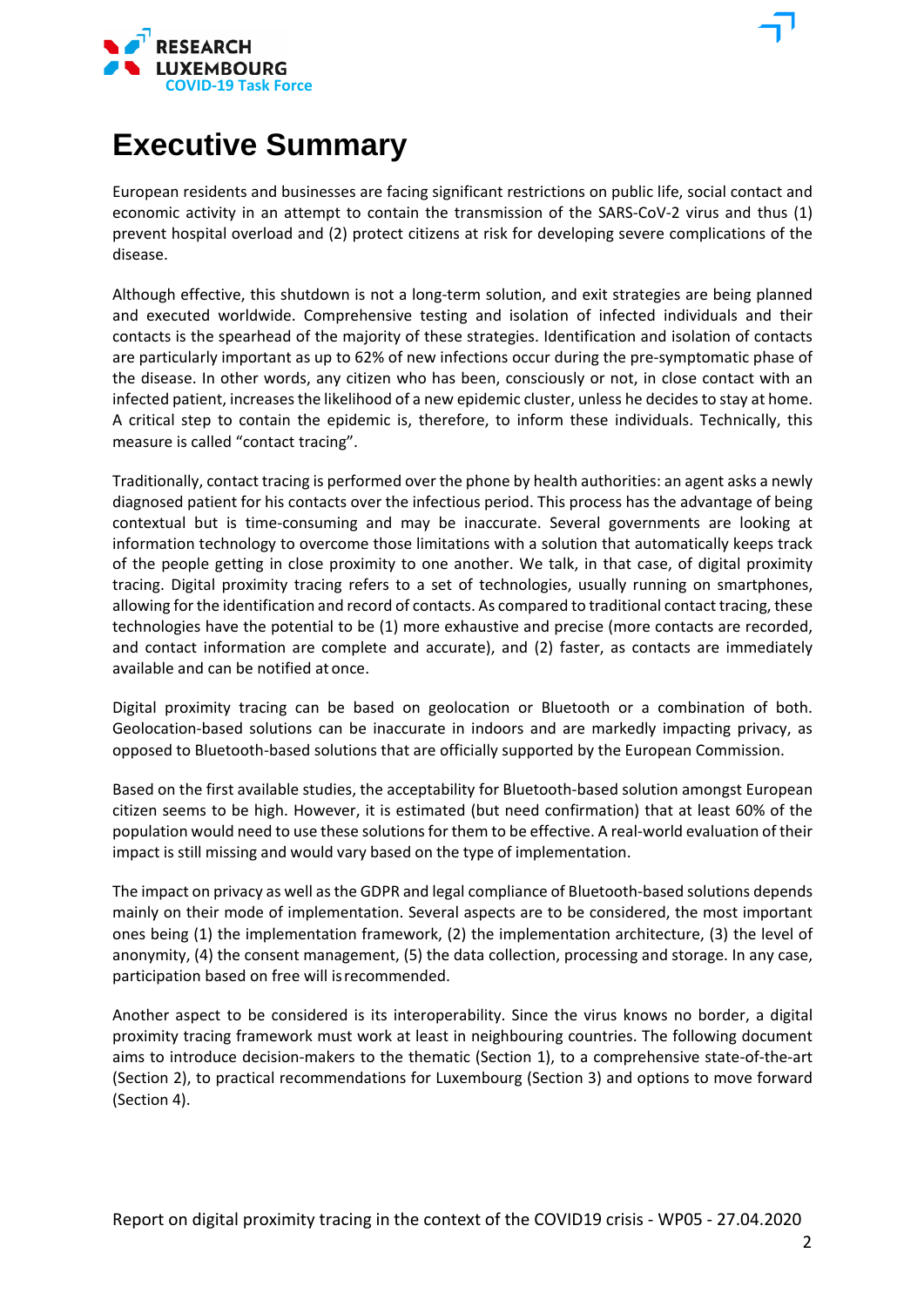

## 1. Introduction

The coronavirus disease (COVID-19), having originated in Wuhan, Hubei province, China rapidly spread across the world, with the total number of infected individuals reaching  $2'355'853$  cases, as of April  $20<sup>th</sup> 2020<sup>1</sup>$ . Although most of the patients exhibit mild symptoms encompassing fever, upper respiratory tract symptoms, dyspnea, and diarrhea<sup>2</sup>, in severe cases the infection results in interstitial pneumonia, severe acute respiratory syndrome, multiple organ failure, and death<sup>3</sup>. In order to slow down the transmission of the infection and prevent overwhelming the health systems, more than 100 countries instituted either complete or partial lockdowns by the end of March 2020<sup>4</sup>.

Albeit effective, not only do these restrictions on social life and economic activity put the economy at risk for a deep recession, but they also take their toll on the mental health of the population<sup>5</sup>. Hence, exit strategies are being evaluated by governments worldwide.

One of the most promising strategies, based on a recommendation by the WHO $^6$  and inspired by countries having successfully contained the spread of the infection<sup>7</sup>, is to gradually lift the restrictions and switch to a massive screening and testing combined with targeted contact tracing and quarantine approach.

eHealth tools, such as mobile applications, can be instrumental in pursuing this policy by (1) empowering citizens with the timely delivery of up-to-date and accurate information, (2) streamlining access to healthcare facilities, (3) reinforcing the adherence to quarantine, (4) facilitating and speeding up contact back-tracing - which is of particular importance as up to 62% of infections occur during the pre-symptomatic period<sup>8,9-</sup>, (5) allowing the generation of data that can be used to manage the infection.

The European Union (EU) has recognised the potential benefits of mobile applications for the fight against COVID-19 in the European Commission recommendation document for member states<sup>10</sup>, while providing guidelines for their implementation and usage.

Another element we deem crucial to consider in elaboration and implementation of eHealth strategies is the stance medical and scientific communities take on the matter. The German Academy of Science Leopoldina, in its statement from April 13<sup>th</sup> 2020, stated that traditional epidemiological methods of reporting and monitoring cases can be enhanced by innovative

Clinical Characteristics of Coronavirus Disease 2019 in China. N. Engl. J. Med. 2020.

6 https:/[/www.who.int/dg/speeches/detail/who-director-general-s-opening-remarks-at-the-media-briefing-on-covid-19---](http://www.who.int/dg/speeches/detail/who-director-general-s-opening-remarks-at-the-media-briefing-on-covid-19---) 16-march-2020

<sup>1</sup> https:/[/www.ecdc.europa.eu/en/geographical-distribution-2019-ncov-cases](http://www.ecdc.europa.eu/en/geographical-distribution-2019-ncov-cases)

<sup>2</sup> Guan, W.J.; Ni, Z.Y.; Hu, Y.; Liang, W.H.; Ou, C.Q.; He, J.X.; Liu, L.; Shan, H.; Lei, C.L.; Hui, D.S.C.; et al.

<sup>3</sup> Chen, N.; Zhou, M.; Dong, X.; Qu, J.; Gong, F.; Han, Y.; Qiu, Y.;Wang, J.; Liu, Y.;Wei, Y.; et al. Epidemiological and clinical characteristics of 99 cases of 2019 novel coronavirus pneumonia in Wuhan, China: A descriptive study. Lancet 2020, 395, 507–513.

<sup>4</sup> https:/[/www.bbc.com/news/world-52103747](http://www.bbc.com/news/world-52103747)

<sup>5</sup> https:/[/www.who.int/docs/default-source/coronaviruse/mental-health-considerations.pdf?sfvrsn=6d3578af\\_2](http://www.who.int/docs/default-source/coronaviruse/mental-health-considerations.pdf?sfvrsn=6d3578af_2)

<sup>7</sup> https:/[/www.nature.com/articles/d41586-020-00938-0](http://www.nature.com/articles/d41586-020-00938-0)

<sup>8</sup> https://science.sciencemag.org/content/early/2020/03/30/science.abb6936

<sup>9</sup> https:/[/www.ecdc.europa.eu/sites/default/files/documents/covid-19-rapid-risk-assessment-coronavirus-disease-2019](http://www.ecdc.europa.eu/sites/default/files/documents/covid-19-rapid-risk-assessment-coronavirus-disease-2019-) eighth-update-8-april-2020.pdf

<sup>10</sup> https://ec.europa.eu/info/sites/info/files/recommendation\_on\_apps\_for\_contact\_tracing\_4.pdf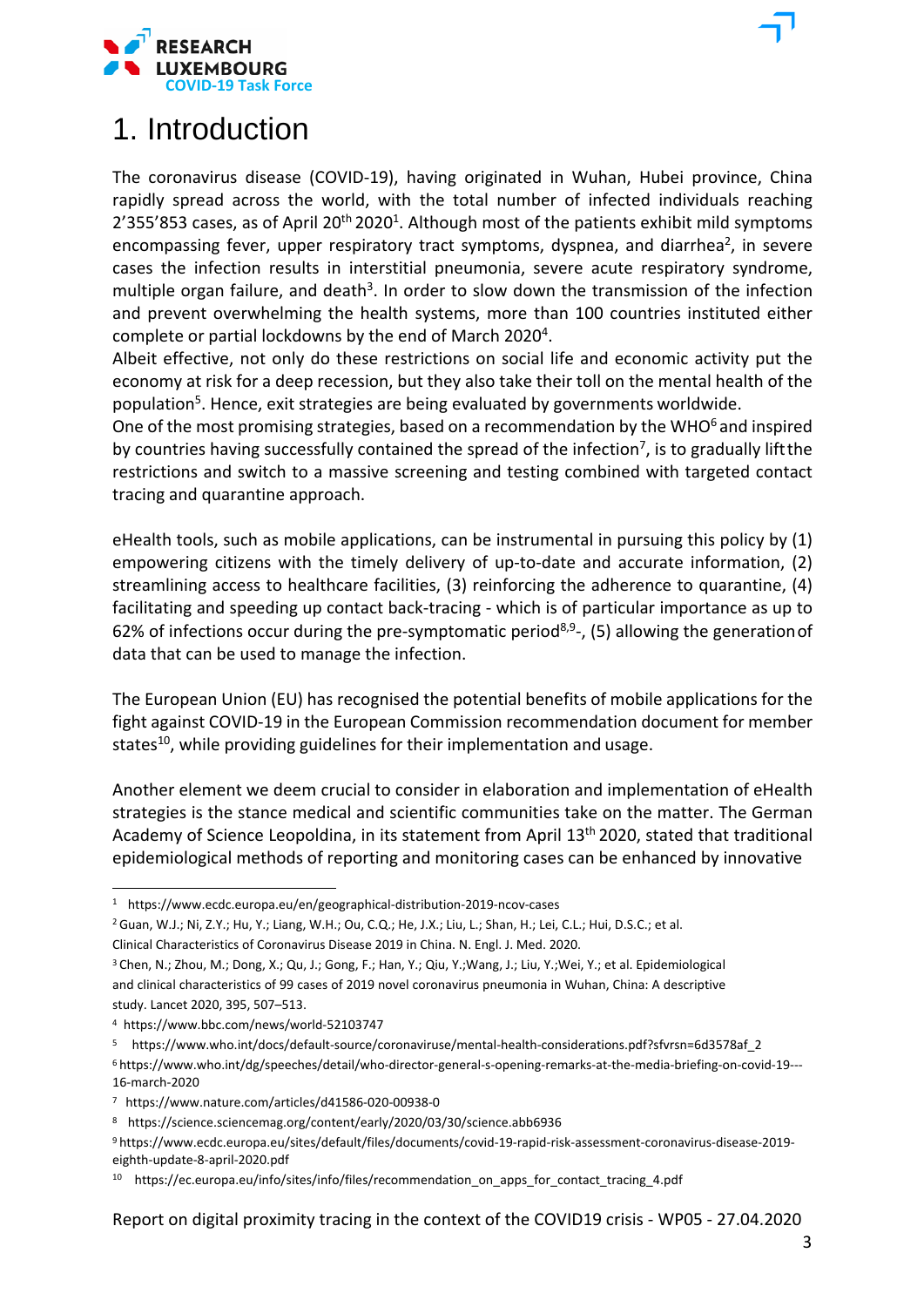

digital epidemiology approaches (such as smartphone apps), based on voluntary "data donations" and contact tracing<sup>11</sup>. The usage of such technologies empowers the citizens and enables them to make their personal contribution to fighting the pandemic. The Luxembourgish Association of Doctors and Medical Dentists (AMMD) in its open letter of appeal to the Minister of Health Paulette Lenert called for the launch of mobile applications allowing secure epidemiological back-tracing of spatial and temporal contact between individuals. They further emphasised that the same tool could facilitate paperless processing and completion of the due documents (sick leaves, prescriptions, ...)<sup>12</sup>.

Importantly, these eHealth tools have limitations as they rely on technology that can be diverted (e.g.: letting the phone at home to prevent contact tracing). Moreover, a certain part of the population may not be able to use them. Finally, all existing apps raise important privacy concerns that need to be addressed before their implementation. An acceptability study in France has suggested a strong support from the population, whereas 56% of respondents in Germany stated that they would use such an application voluntarily  $13,14$ .

The present report focuses mainly on **proximity tracing** and aims to provide decision-makers with a summary of the state-of-the-art eHealth approaches and their role in combating the COVID-19 epidemic in Luxembourgish, European and global contexts (Section 2) as well as with important strategic considerations and recommendations (Section 3). In Section 4, options to move forward are presented.

<sup>&</sup>lt;sup>11</sup> https:/[/www.leopoldina.org/uploads/tx\\_leopublication/2020\\_04\\_13\\_Coronavirus-Pandemie-](http://www.leopoldina.org/uploads/tx_leopublication/2020_04_13_Coronavirus-Pandemie-)Die\_Krise\_nachhaltig\_%C3%BCberwinden\_final.pdf

<sup>12</sup> https:/[/www.ammd.lu/actualites/article/2020/04/reprise-progressive-des-activites-medicales-et-medico-dentaires](http://www.ammd.lu/actualites/article/2020/04/reprise-progressive-des-activites-medicales-et-medico-dentaires) 13 https:/[/www.lemonde.fr/pixels/article/2020/04/01/coronavirus-les-francais-favorables-a-une-application-mobile-pour](http://www.lemonde.fr/pixels/article/2020/04/01/coronavirus-les-francais-favorables-a-une-application-mobile-pour-)combattre-la-pandemie-selon-un-sondage\_6035233\_4408996.html

<sup>14</sup> https:/[/www.br.de/nachrichten/netzwelt/br24-umfrage-56-prozent-der-deutschen-wuerden-corona-app](http://www.br.de/nachrichten/netzwelt/br24-umfrage-56-prozent-der-deutschen-wuerden-corona-app-)nutzen,RveCeQh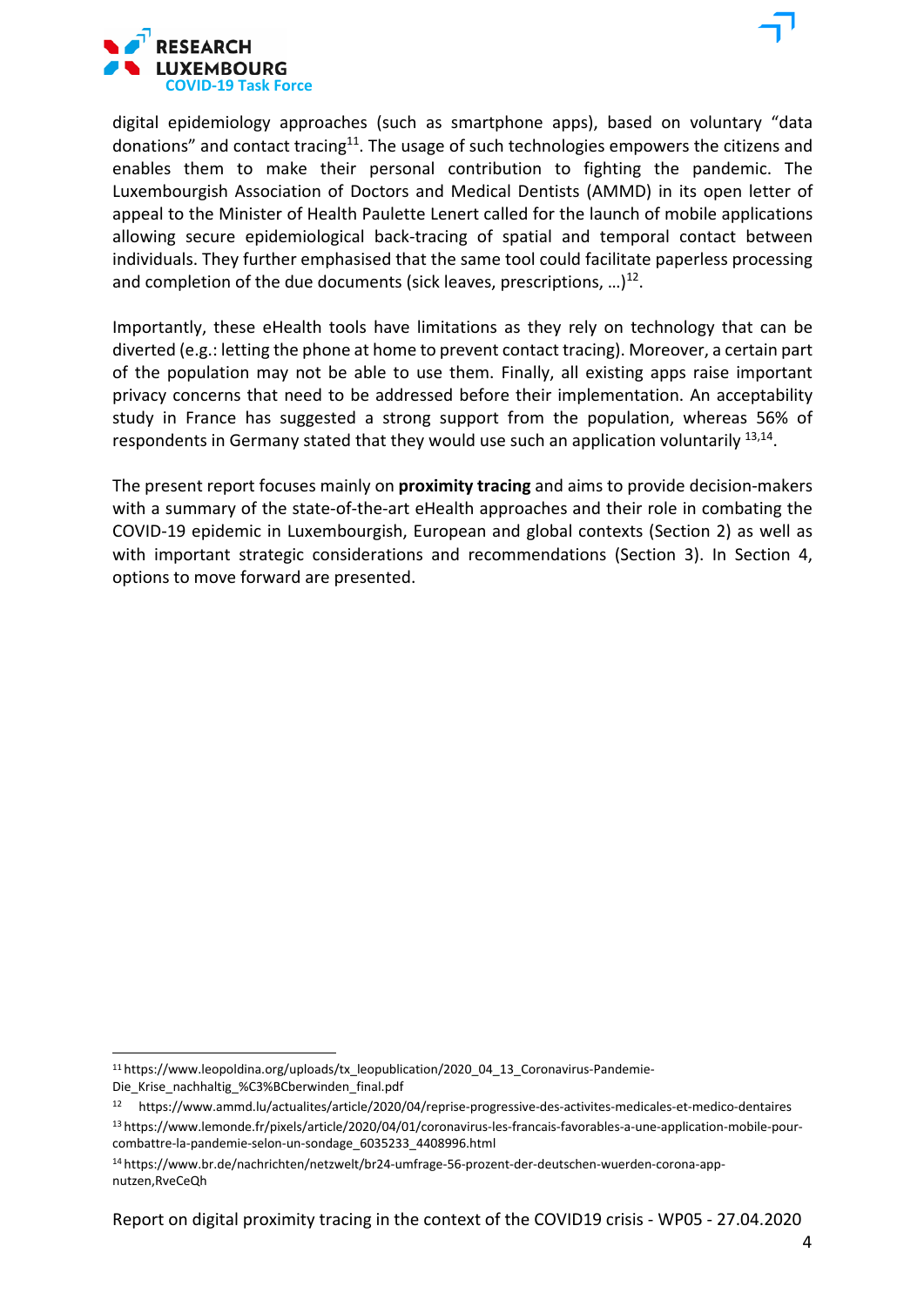

### **2. State-of-the-art**

### 2.1. Proximity tracing as a tool to support contact isolation

According to WHO, early tracing and close follow-up of those who have been in contact with a confirmed case of COVID-19 will help them to receive care and start self-isolating, preventing further transmission of the virus.

In the context of the COVID-19 pandemic, contact tracing is of particular importance as upto 62% of new infections occur during the pre-symptomatic phase<sup>15,16</sup>. In the absence of a vaccine and specific treatment, the only way to prevent these pre-symptomatic individuals from infecting other people - and thus to break the infection chains - is to quickly detect, test and isolate them, based on their contact history.

Traditionally, public health officials are interviewing newly diagnosed patients over the phone and asking who has been exposed to them during the infectious period. This process is timeconsuming, prone to errors, and only covers part of all contacts because it relies on the recollections of the interviewees, who may fail to provide the exhaustive and accurate list of contacts or do not have this information. On the other hand, conventional tracing may have the advantage of collecting more granular data about the nature and the duration of the exposure. WHO urges the health authorities to locate every listed contact, inform them about their status, actions that will follow (triage, testing, quarantine, …) and advice on what to do, should a contact of a confirmed COVID-19 case develop symptoms. **Accordingly, contact tracing in the context of COVID-19 is both critical and resource-demanding.**

In view of these considerations, the interest in digital solutions to identify and record contacts has grown considerably. In this document, we will refer to this set of technologies as "proximity tracing". Digital proximity tracing has several theoretical advantages over manual contact tracking: (1) comprehensiveness (every contact is automatically recorded if the bearer of a mobile device happened to be in close contact to a COVID -19 case) (2) decreased time to isolation (if a citizen is tested positive, a notification can be sent anonymously and without delay to all his contacts during the infectious period). However, as mentioned above, digital contact tracing is not contextual (context of contacts are notrecorded). **All in all, digital proximity tracing seems complementary to and synergistic with manual contacttracing.**

One important requirement for digital proximity tracing to be effective is for it to reach the necessary penetration in the population. According to the EU Commission Report<sup>17</sup> (that refers to a statement from the Singaporean Ministry of Development and a study by Oxford University, also cited in the reference science paper<sup>18</sup>), **60 to 75% of the population would need to use the app**, which is close to the 70-80% of the population owning Bluetooth-

<sup>15</sup> https://science.sciencemag.org/content/early/2020/03/30/science.abb6936

<sup>16</sup> https:/[/www.ecdc.europa.eu/sites/default/files/documents/covid-19-rapid-risk-assessment-coronavirus-disease-2019](http://www.ecdc.europa.eu/sites/default/files/documents/covid-19-rapid-risk-assessment-coronavirus-disease-2019-) eighth-update-8-april-2020.pdf

<sup>17</sup> https://ec.europa.eu/info/sites/info/files/recommendation\_on\_apps\_for\_contact\_tracing\_4.pdf

<sup>18</sup> https://science.sciencemag.org/content/early/2020/03/30/science.abb6936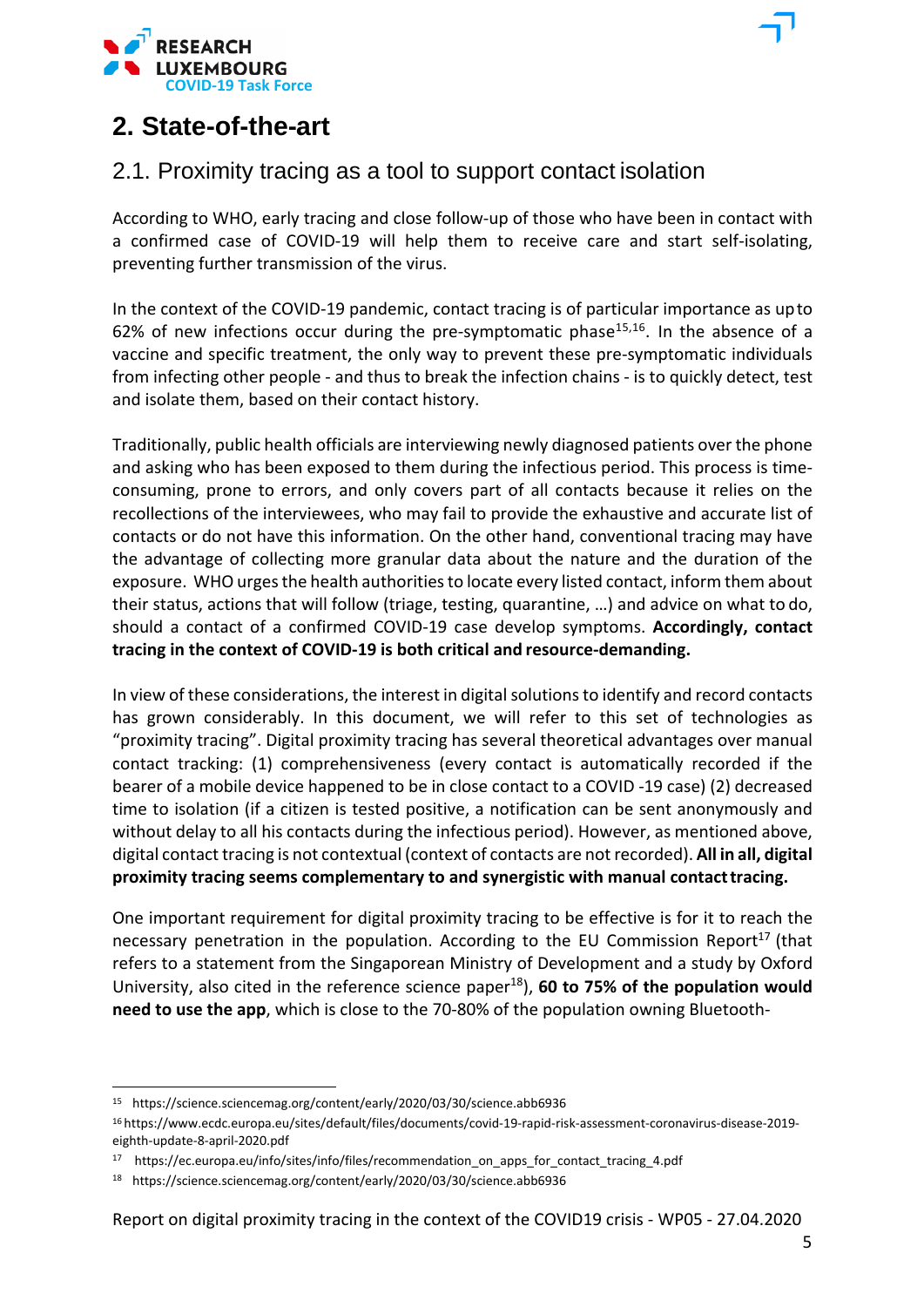

enabled phones. However, more studies are needed to better evaluate this number.

Although the potential of these solutions is supported by simulations and projections, the real-world assessment of their efficacy and effectiveness is still needed. Hopefully, such data may be provided soon by Asian countries. In particular, it would be worthwhile to evaluate the gain in exhaustiveness and mean time to isolation.

### 2.2. Technologies and initiatives in proximity tracing

Proximity-tracing can rely on:

- Bluetooth low-energy
- Geolocation, notably using GPS
- Data from telecommunication providers
- A combination of several of these modalities

Geolocation-based solutions for proximity tracing keep record of people's whereabouts by using GPS and cellphone cells. From geolocation data, contacts between people can be computed. This methodology has been successfully adopted in China and South Korea but is considered extremely invasive in European Countries.

Indeed, this set of technologies may be considered as unlawful and politically questionable in most liberal democracies as they potentially enable mass surveillance, which is opposed by several human right organisations and foundations (e.g. Electronic Frontier Foundation  $(EFF)^{19}$  and Informatics Europe <sup>20</sup>). The EU itself, in a recent commission recommendation document 21 expresses concerns about the use of geolocation to tracking individuals:

"*measures taken in certain countries, such as the geolocation-based tracking of individuals, the use of technology to rate an individual's level of health risk and the centralisation of sensitive data, raise questions from the viewpoint of several fundamental rights and freedoms guaranteed in the EU legal order, including the right to privacy and the right to the protection of personal data*" (ibid, item (23)).

In addition to privacy and data protection concerns, geolocation data are notably imprecise indoors and lose precision if the GPS signal is obstructed (e.g. by buildings or underground). There is also no proof that GPS and cell tower location data can allow reliable calculation of whether two or more individuals have been within a distance from each other that isrelevant for the virus transmission.

**For all these reasons, there is a strong preference in the scientific community towards other solutions. The most widely debated ones use short-range proximity communication, mainly via Bluetooth, between smartphones.**

<sup>19</sup> https:/[/www.eff.org/deeplinks/2020/03/governments-havent-shown-location-surveillance-would-help-contain-covid-19](http://www.eff.org/deeplinks/2020/03/governments-havent-shown-location-surveillance-would-help-contain-covid-19)

<sup>20</sup> https:/[/www.informatics-europe.org/news/541-policy-recommendation-covid19.html](http://www.informatics-europe.org/news/541-policy-recommendation-covid19.html)

<sup>&</sup>lt;sup>21</sup> C(2020) 2296 COMMISSION RECOMMENDATION of 8.4.2020 on a common Union toolbox for the use of technology and data to combat and exit from the COVID-19 crisis, in particular concerning mobile applications and the use of anonymised mobility data.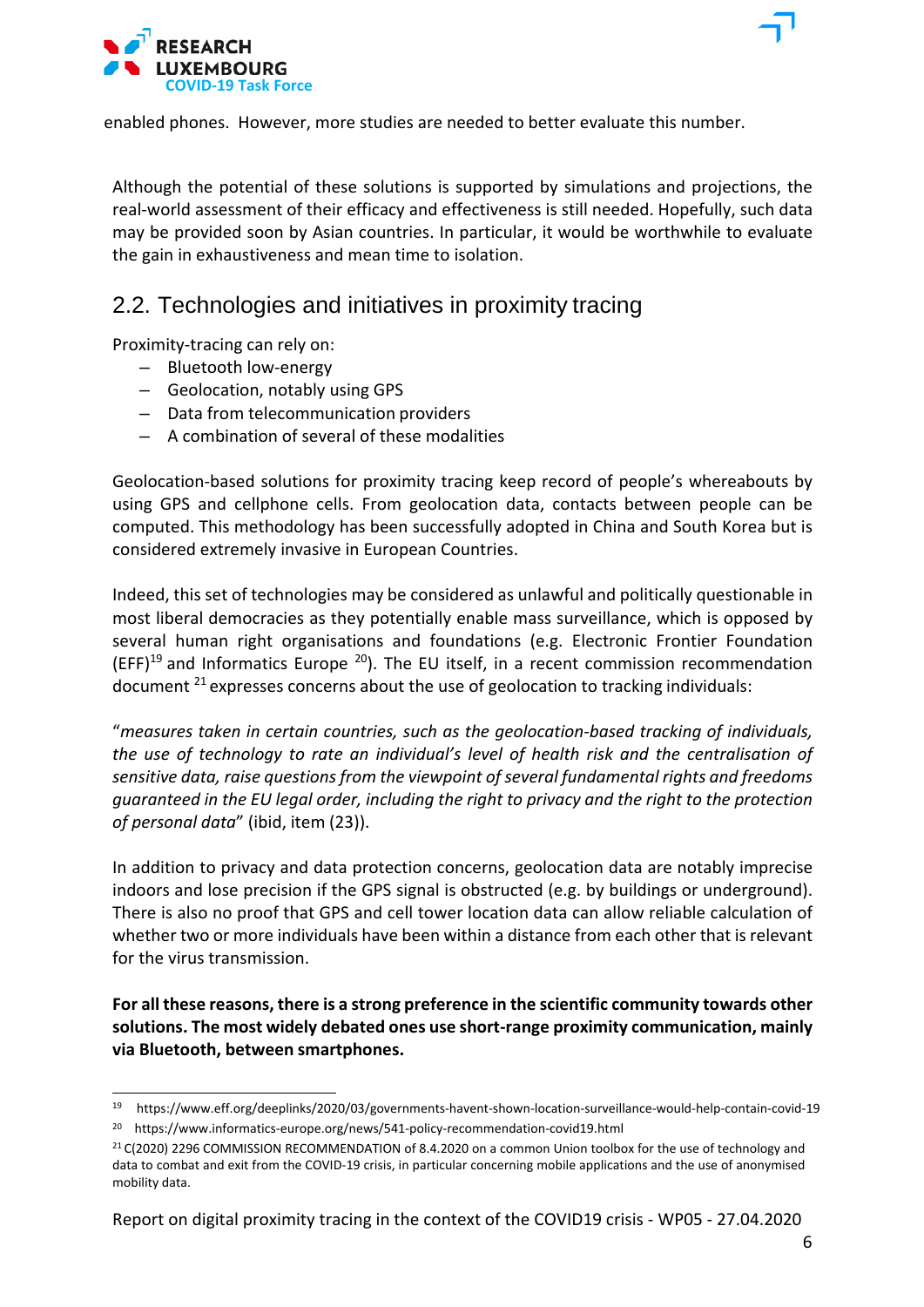

The general concept is to let two phones record their contact based on the intensity of the Bluetooth signal and its duration. The definition of the contact is calibrated to match as much as possible the epidemiological definition of a close contact, that may result in the virus transmission. For most of the solutions available, a "close contact" is defined by being in the distance for droplet transmission (2 meters) for 15 minutes or more. However, this definition is still debated and can be tuned by the solution operator.

Bluetooth-based solutions have the following advantages:

- Best match the epidemiological definition of a close contact;
- Have the potential to maximise privacy: solutions can be implemented in a vastrange of ways: from fully anonymised and decentralised to centralised and nominative (see Section 3.1, 3.2, 3.3)
- Hence, they have received the support from the European Commission

### 2.3. The European and Worldwide context

The European Commission has issued recommendations for member states as well as provided them with a toolbox. With regards to these documents, (1) the use of Bluetoothbased solutions are encouraged, as opposed to geolocation-based solutions, (2) the potential benefits of the application should be weighted against the impact on privacy and GDPR should be respected, (3) a national authority should coordinate the project, (4) the key importance of interoperability is emphasised.

The Pan-European Privacy-Preserving Proximity Tracing (PEPP-PT  $^{22}$ ) is a non-profit organisation based in Switzerland, initiated by Technical University München and supported by the Botnar Foundation. They provide an open-source code and guidelines of implementation for Bluetooth-based proximity tracing, in line with recommendation of the European Union. Countries willing to participate in the initiative have to contract with an implementation partner that is member of PEPP-PT. France, Italy, Switzerland and Spain are foreseeing solutions based on PEPP-PT, or its decentralised implementation protocol (DP-3T). In the meantime, though the German government had been considering the implementation of the centralised implementation of the PEPP-PT model<sup>23</sup> (of which Fraunhofer HHI research institute and the Robert Koch Institute public health body were to become key players), amidst privacy concerns and warnings from the expert community<sup>24</sup>, Health Minister Jens Spahn and Chancellor's chief of staff Helge Braun announced on 26<sup>th</sup> of April 2020 that Berlin would switch to backing a coronavirus-tracing app using technology supported by Google and Apple that compiles data in a decentralised and completely anonymous fashion<sup>25</sup>.

<sup>22</sup> https:/[/www.pepp-pt.org/](http://www.pepp-pt.org/)

<sup>23</sup> https:/[/www.spiegel.de/netzwelt/netzpolitik/corona-app-jens-spahn-soll-sich-fuer-umstrittenes-pepp-pt-modell](http://www.spiegel.de/netzwelt/netzpolitik/corona-app-jens-spahn-soll-sich-fuer-umstrittenes-pepp-pt-modell-)entschieden-haben-a-25bcd0ce-0150-4d5d-b308-67395b767e5a

<sup>&</sup>lt;sup>24</sup> https:/[/www.ccc.de/system/uploads/300/original/Offener\\_Brief\\_Corona\\_App\\_BMG.pdf](http://www.ccc.de/system/uploads/300/original/Offener_Brief_Corona_App_BMG.pdf)

<sup>&</sup>lt;sup>25</sup> https:/[/www.welt.de/newsticker/dpa\\_nt/infoline\\_nt/brennpunkte\\_nt/article207513283/Corona-App-nun-doch-mit](http://www.welt.de/newsticker/dpa_nt/infoline_nt/brennpunkte_nt/article207513283/Corona-App-nun-doch-mit-)dezentraler-Speicherung.html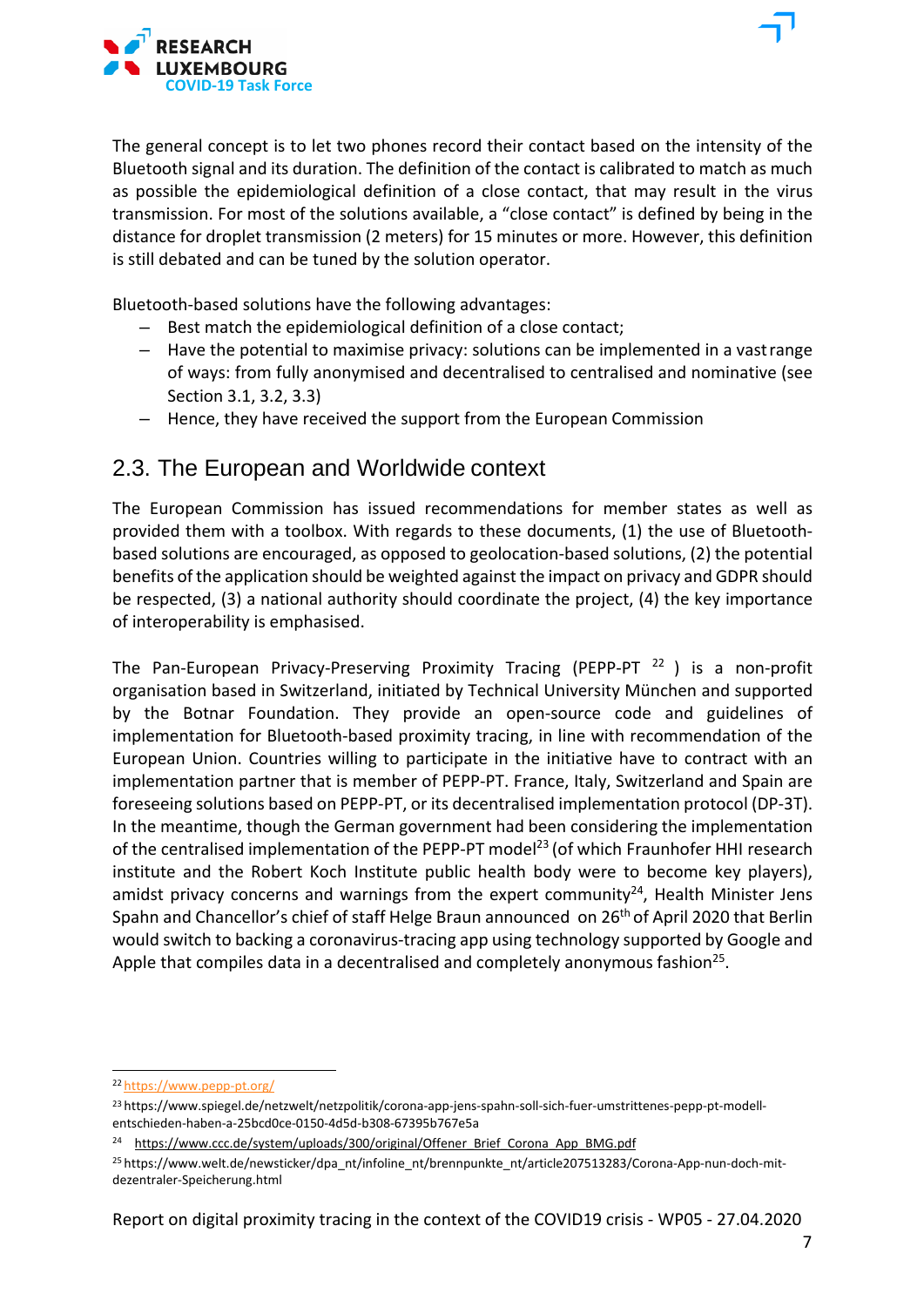

Apple and Google are providing one of the alternative frameworks for implementation. They have partnered to provide worldwide an application programming interface that health authorities may use from mid-May onwards to implement and launch their nation-wide proximity tracing application. The concept is similar to PEPP-PT but is embedded directly in the operating system, which can markedly facilitate the operations and decrease the risk of flaws (in particular with respect to Bluetooth background activation). Another advantage lies in the worldwide interoperability and scalability. However, the trust in tech giants in the population is not guaranteed and may affect the penetration of the solution in the population. Moreover, the data processing behind these solutions would need to be carefully examined in order to avoid a negative impact on privacy.

Asian countries were the first strike by the pandemics and experienced similar challenges in the past 20 years. As previously discussed, China and South Korea have implemented apps that rely on geolocation, and their usage in a European setting seem incompatible with privacy preservation rules and culture. Singapore, however, has open-sourced its mobile application "Blue-Trace" that uses Bluetooth technology to help public health authorities to perform contact tracing. This mobile application works in a similar way that the Apple-Google solution. In the Singapore implementation, the usage of the app is pseudonymous. Upon the first use of the app, a citizen is asked to register using only his phone number (and confirm it by SMS challenge). The "key" linking a phone ID to a phone number is accessible only by the health authority. The contacts are stored directly on the phone in an anonymised way. Inthe event of a positive test, health authorities provide the patient with an activation code that is entered in the app. Following that action, contacts of the patients are anonymously notified that they have been in contact with a positive patient and should isolate. At the same time, health authorities are notified and able to decrypt the phone number of the contacts and call them to support isolation. Of note, this type of implementation in which health authorities have access to the phone number of contacts is supported by the sanitary inspection in Luxembourg, as it integrates with the traditional workflow and allows for synergy between manual and digital contact tracing.

April 26th 2020 saw the official launch of an Australian app COVIDSafe as an additional tool to keep communities safe from further spread of coronavirus through early notification of possible exposure<sup>26</sup>. As at 10:00 PM 27 April (local time), about two million Australians were reported to have downloaded the app<sup>27</sup>. The government stated that for it to reach maximum effectiveness, about 40% of the population would need to install it. The app-based on the one employed in Singapore - requests users to supply their age range, a mobile number, a postcode and a name or a pseudonym<sup>28</sup>. It also generates an encrypted code unique to the user that health authorities can use to contact them if the need arises. The COVIDSafe usesa Bluetooth wireless signal to exchange a "digital handshake" with another user when they come within 1.5m. The app then logs this contact and encrypts it. Users will be notified if a more than 15-minute long close contact with another user who tests positive took place. The data will be wiped after 21 days or upon de-installation of the app from the phone<sup>29</sup>.

<sup>26</sup> https:/[/www.pm.gov.au/media/covidsafe-new-app-slow-spread-coronavirus](http://www.pm.gov.au/media/covidsafe-new-app-slow-spread-coronavirus)

<sup>27</sup> https://twitter.com/ScottMorrisonMP/status/1254704596175294464?s=20

<sup>28</sup> https:/[/www.bbc.com/news/world-australia-52433340](http://www.bbc.com/news/world-australia-52433340)

<sup>29</sup> https:/[/www.health.gov.au/resources/apps-and-tools/covidsafe-app](http://www.health.gov.au/resources/apps-and-tools/covidsafe-app)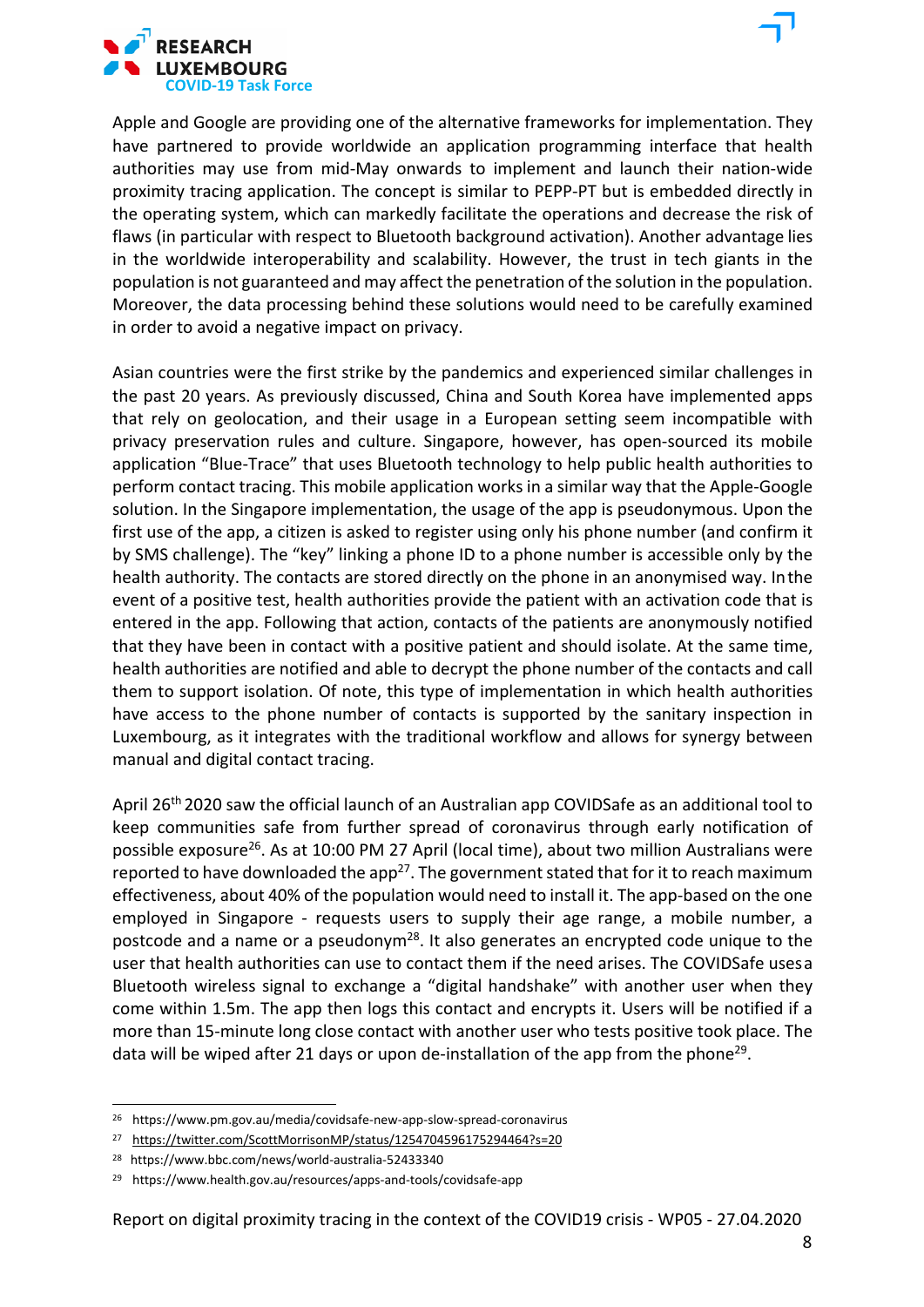

### 2.4. Acceptability of proximity tracing solutions

The COVID-19 crisis is a typical example of the impossibility of having one single global technological solution to a given problem. Acceptability of digital technologies has to be confronted systematically with cultural, moral, socio-political and religious backgrounds. With the priority given to a collective public health benefit andmaintaining a localsocial order in this current emergency, digital measures may sometimes be found intrusive and can erode individual freedoms. Besides, even in countries like Luxembourg, a digital divide still persists today, and the digital approaches implemented could leave vulnerable populations behind. Digital solutions can be less frequently understood and used in people with a low health literacy level or specific subgroups such as minorities, older individuals, or those who live in rural or low-income areas.

Importantly, the effectiveness of any contact tracing app will depend on public support on first instance. Its acceptance will depend on whether the public perceives it as effective, accurate, privacy-protective and trustworthy, avoiding mass surveillance and strictly limited in time to the duration of this current situation. The app needs to be fit for this purpose, compliant with the current laws applicable and respecting values, rights and freedom of the EU.

In order to increase the acceptance, an integrated governance is needed based in a multidisciplinary approach (health, expertsin data protection, authorities, academics, private sectors, ...), to prepare and implement the measures. $30$ .

That being said, in neighbouring countries, a high percentage of acceptability has been observed (see Figure 1). For instance, a total of 8 out of 10 French citizens, for instance, would agree to download a contact tracing app that would use the Bluetooth Low Energy technology for proximity detection of nearby mobile phones. Along this high acceptance ratio, main fears concern data security, privacy and the use of such technology that persists after the crisis (avoiding the Big Brother effect).



<sup>30</sup>Mobile applications to support contact tracing in the EU's fight against COVID-19. Common EU toolbox for Member States.April, 14st 2020, Brussels. https://ec.europa.eu/health/sites/health/files/ehealth/docs/covid-19\_apps\_en.pdf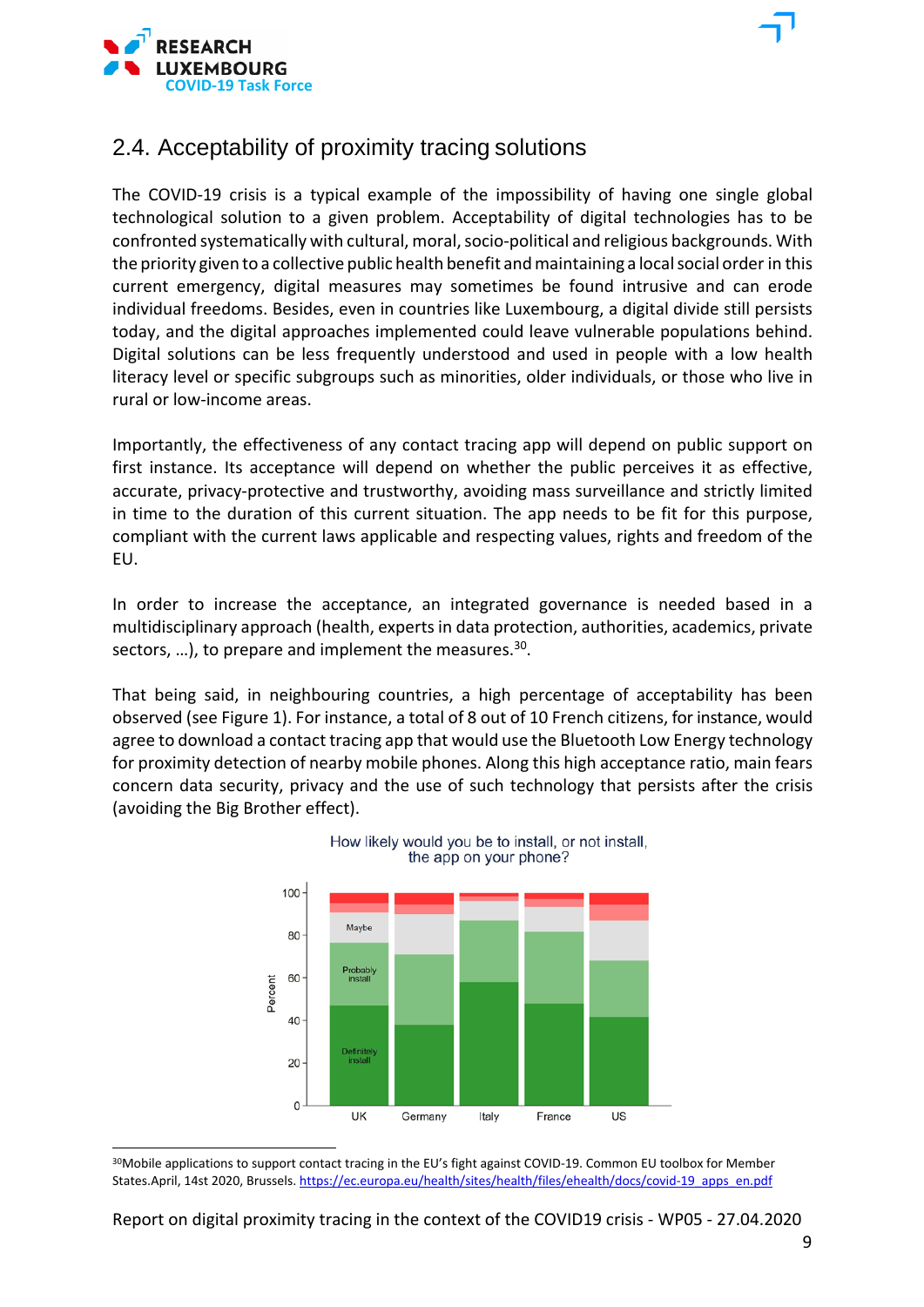

### 2.5. GDPR and proximity tracing

Surveillance of the spread of the virus has become a major focusfor health authorities. Digital technologies such as location-tracking and contact-tracing could contribute to contain the pandemic more quickly. But, those technologies raise significant concerns. In particular,they put at risk individual's privacy. The General Data Protection Regulation (GDPR) does not hinder the fight against COVID -19 outbreak. However, solutions that process personal data have to comply with the GPDR's provisions to be lawful.

"Therefore, a number of considerations should be taken into account to guarantee the lawful processing of personal data, and in all cases, it should be recalled that any measure taken in this context must respect the general principles of law and must not be irreversible  $31^{\circ}$ .

To be compliant with GDPR, personal data processing activities have to comply with data protection principles set forth in Article 5(1).

#### • **Lawfulness, fairness and transparency**

Collecting and using personal data relies on an appropriate lawful basis. Even if the proximitytracing app takes place on a voluntary basis, "it appears that the most relevant legal basis for the processing is the necessity for the performance of a task in public interest, i.e. Art.6(1)(e) GDPR." It requires "the enactment of national laws, promoting the voluntary use of the app without any negative consequence for the individuals not using it, could be a legal basis for the use of the apps $32.$ "

To be fair, how the processing may affect individuals targeted by the app must be considered. "In order to ensure their fairness, accountability and, more broadly, their compliance with the law, algorithms must be auditable and should be regularly reviewed by independent experts. The application's source code should be made publicly available for the widest possible scrutiny<sup>33"</sup>.

Transparency impliesthat all information related to the data processing is making available to individuals concerned.

#### • **Purpose limitation**

Personal data can only be "collected for specified, explicit and legitimate purposes and not further processed in a manner that is incompatible with those purpose<sup>34"</sup>. It means that data collected by proximity-tracing solution must only be used to achieve the purpose of the processing operation. In addition, it must be of limited duration. Thus, once the COVID-19 crisis is over, proximity-tracing activity should not remain in use, and as a general rule, the data collected should be erased or anonymized<sup>35</sup>.

<sup>&</sup>lt;sup>31</sup> EDPB, Statement on the processing of personal data in the context of the COVID-19 outbreak. Adopted on 19 March 2020, https://edpb.europa.eu/sites/edpb/files/files/news/edpb\_statement\_2020\_processingpersonaldataandcovid-19\_en.pdf <sup>32</sup> EDPB Letter concerning the European Commission's draft Guidance on apps supporting the fight against the COVID-19 pandemic, OUT2020-0028, April, 14st 2020, Brussels

<sup>33</sup> EDPB, Guidelines 04/2020 on tue use of location data and contact tracing tools in the context of the COVID-19 outbreak, adopted on 21 April 2020.

<sup>34</sup> GDPR, Art. 5(1)(b)

<sup>&</sup>lt;sup>35</sup> EDPB Letter concerning the European Commission's draft Guidance on apps supporting the fight against the COVID-19 pandemic, OUT2020-0028, April, 14st 2020, Brussels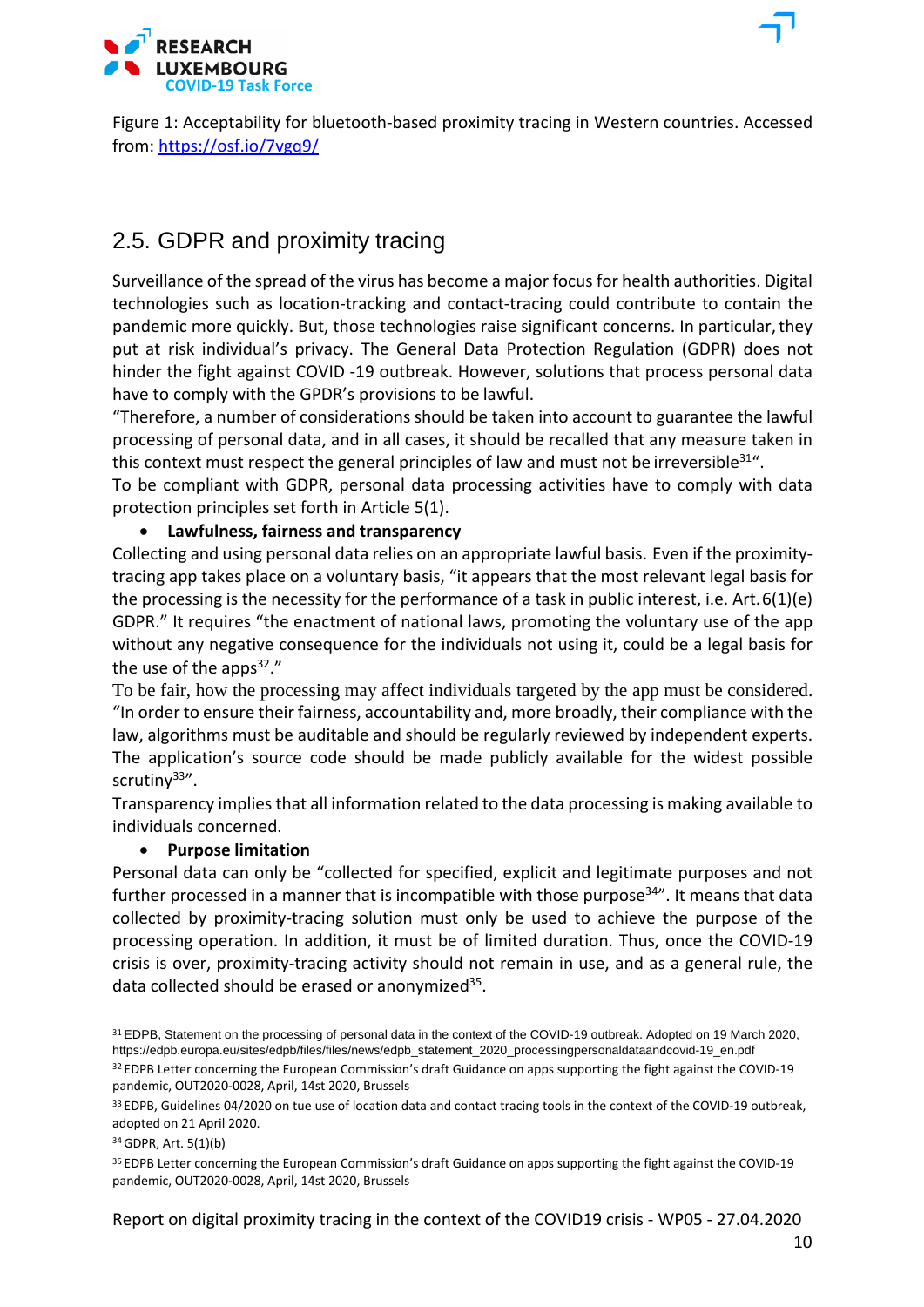

In addition, "a procedure must be put in place to stop the collection of identifiers (global deactivation of the application, instructions to uninstall the application, automatic uninstallation, etc.) and to activate the deletion of all collected data from all databases (mobile applications and servers) $36"$ .

#### • **Data minimisation**

Personal data shall be "adequate, relevant and limited to what is necessary in relation to the purposes for which they are processed<sup>37"</sup>. Thus, only data that are relevant to fulfil the purpose of the processing activity have to be collected. "Collecting an individual's movements in the context of contact tracing apps would violate the principle of data minimisation. In addition, doing so would create major security and privacy risks<sup>38"</sup>. Thus, location tracking of individual users should be avoided.

"The application should not collect unrelated or not needed information, which may include civil status, communication identifiers, equipment directory items, messages, call logs, location data, device identifiers, etc.<sup>39"</sup>

#### • **Accuracy**

In comparison with manual proximity-tracing, automatic proximity-tracing will increase accuracy of data collected. Indeed, in manual proximity tracing, an individual islikely to either forget people he had been in contact with or not being able to identify whom he met.

"A mechanism should ensure that whenever a person is declared as COVID19-positive, the information entered in the app is correct, since this may trigger notifications to other people concerning the fact that they have been exposed. Such mechanism could be based, for instance, on a one-time code that can be scanned by the person when the result of a test is given to him/her".

#### • **Storage limitation**

Data collected have to be kept for no longer than it is necessary. In the context of proximitytracing, retention period corresponds to COVID-19 maximal incubation period to which is added the necessary time for testing (1 month). After this delay, proximity- tracing data must be erased or anonymized<sup>40</sup>.

#### • **Integrity and confidentiality**

Personal data must be "processed in a manner that ensures appropriate security of the personal data, including protection against unauthorised or unlawful processing and against accidental loss, destruction or damage, using appropriate technical or organisational measures41". This part will be discussed in the cybersecurity section

#### • **Accountability**

"To ensure accountability, the controller of any contact tracing application should be clearly  $defined<sup>42</sup>$ .

41 GDPR, Art. 5(1)(f).

<sup>&</sup>lt;sup>36</sup> EDPB, Guidelines 04/2020 on tue use of location data and contact tracing tools in the context of the COVID-19 outbreak, adopted on 21 April 2020, GEN-2

<sup>37</sup> GDPR, Art. 5(1)(c)

<sup>&</sup>lt;sup>38</sup> EDPB Letter concerning the European Commission's draft Guidance on apps supporting the fight against the COVID-19 pandemic, OUT2020-0028, April, 14st 2020, Brussels

<sup>39</sup> EDPB, Guidelines 04/2020 on tue use of location data and contact tracing tools in the context of the COVID-19 outbreak, adopted on 21 April 2020, DATA-5.

<sup>40</sup> EDPB, Guidelines 04/2020 on tue use of location data and contact tracing tools in the context of the COVID-19 outbreak, adopted on 21 April 2020

<sup>42</sup> EDPB, Guidelines 04/2020 on tue use of location data and contact tracing tools in the context of the COVID-19 outbreak, adopted on 21 April 2020.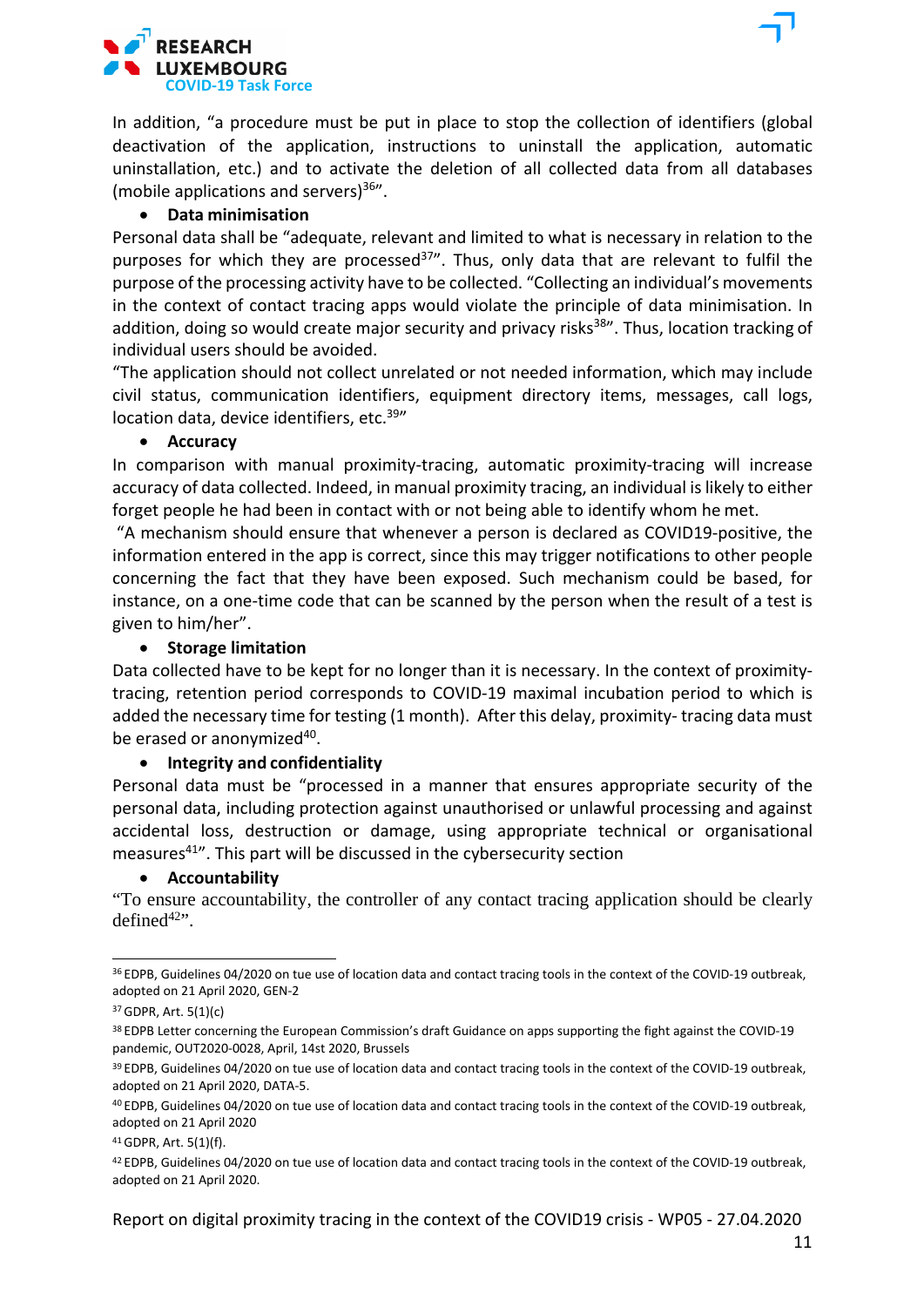Accountability provision focus on two main elements:

- 1) the need for a controller to take appropriate and effective measure to implement data protection principle;
- 2) the need to demonstrate upon request that appropriate and effective measureshave been taken. It means that the controller is able to provide evidence of appropriateness and effectiveness of measures implemented.

Because contact-tracing application puts at risk individual's privacy, "the general principles of effectiveness, necessity, and proportionality must guide any measure adopted by Member States or EU institutions that involve processing of personal data to fight COVID-19". Therefore, "the stages of deployment of the application must make it possible to progressively validate its effectiveness from a public health point of view. An evaluation protocol, specifying indicators allowing to measure the effectiveness of the application, must be defined upstream for this purpose  $43.$ "

In addition to compliance with data protection principles described above, it is necessary to guarantee individuals' rights. Under GDPR, individuals have the following rights: the right of access, the right to rectification, the right to erasure, the right to restriction of processing, right to object to processing, right to data portability, right to not be subject to automated decision making and profiling.

The rights available to individuals depend on the lawful basis of the processing. If lawful basis of proximity tracing is public interest<sup>44</sup>, then the right to data portability is not available. Due to COVID-19 outbreak context, some restriction to the right of rectification should be discussed given the importance of data accuracy in the context of COVID-19.

**Importantly, ifsomeone isinformed of his/her proximity with a positive infected individual, the functional requirement that consists in "providing advice on next steps" should not be fully automated.** "It is advisable that a call-back mechanism is put in place where the person is given a telephone number or a contact channel to get more information from a human agent. Also, in order to avoid stigmatisation, no potential identifying element of any other data subject should be part of this "advice", nor should the use of the app, or part of it (like dashboards, configuration settings etc.), allow the re-identification of any other persons, infected by COVID-19 or not<sup>45"</sup>.

Finally, a data protection impact assessment (DPIA) must be carried out "before implementing such tool as the processing is considered likely high risk (health data, anticipated large-scale adoption, systematic monitoring, use of new technological solution)<sup>46"</sup>. The EDPB strongly recommends the publication of DPIAs.

<sup>43</sup> EDPB, Guidelines 04/2020 on tue use of location data and contact tracing tools in the context of the COVID-19 outbreak, adopted on 21 April 2020, GEN-4

<sup>44</sup> GDPR, art 6(1)(e).

<sup>45</sup> EDPB Letter concerning the European Commission's draft Guidance on apps supporting the fight against the COVID-19 pandemic, OUT2020-0028, April, 14st 2020, Brussels.

adopted on 21 April 2020. 46 EDPB, Guidelines 04/2020 on tue use of location data and contact tracing tools in the context of the COVID-19 outbreak,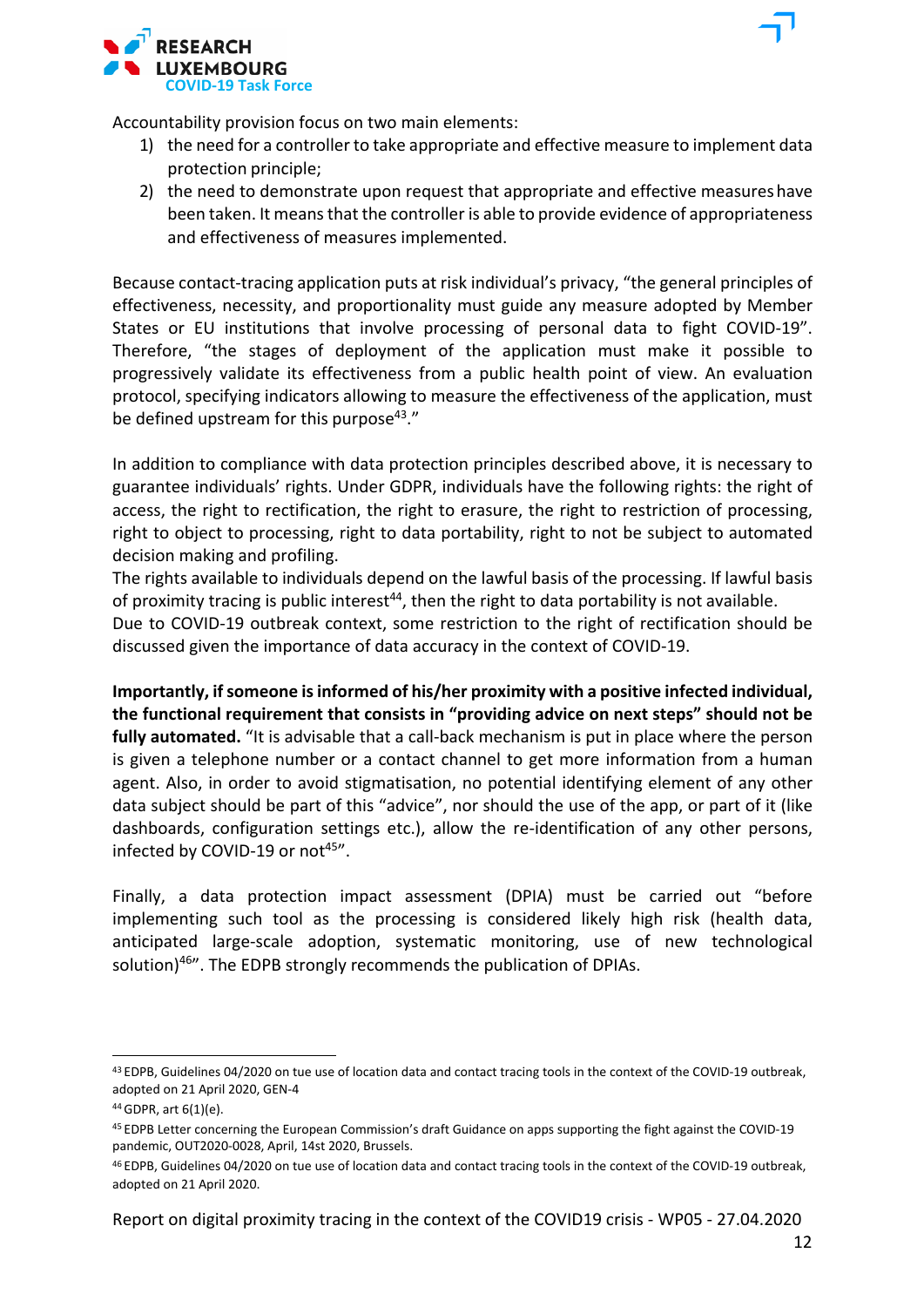

### 2.6. Cybersecurity and ethical considerations

Proximity tracing application is meant to run on smartphones. When a user, say Alice, goes out, the application broadcasts certain Bluetooth signals that will serve to "recognise" at a different level of anonymity Alice's phone; the phone receives similar signals from other people's phones close by that runs the application. Alice phone measures the strength ofthe received signals and determines whether there has been a close contact, enough to potentially transmit the virus. Alice's application keepslocally all those "close contact" signals, for a time that is usually aligned with the time for the symptoms to appear. It stores them in what we call a "close contact list", although it may not contain phone "contacts" as we usually think of them.

If, later on, Alice develops the symptoms and is found positive, the application allows, according to modalities that varies from one implementation to another, to get those close contacts registered on Alice phone to know that they have been potentially exposed.

All the available solutions differ because of the type and nature of the architecture that supports the applications, of the information carried by the signals that are shared and stored, and of the modalities in which Alice's close contacts, and Alice's as well, will be notified of being exposed to the virus. The architecture of the application which can be centralised (i.e., with a shared database of close contacts) or decentralised (i.e. with no such a thing but only lists stored in people phones). The close-contact lists can be anonymised (i.e. with no possibility to retrieve people's personal data, such as their phone numbers), pseudoanonymised (i.e., with such a possibility), or nominative.

Depending on how proximity tracing application is designed and implemented, there are different risks and threats. Some are against personal data, others may be farther reached, as human rights.

About this latter, it is useful to reflect that the ethical consequences of an imprudent design, of a naive implementation, or of relaxed use of the proximity tracing technology can be quite severe. For instance, revealing to the public that one has been found positive and, e.g., responsible for having infected a lot of other peers while violating the quarantine, exposes the individual, a potentially vulnerable person, to stigmatisation e.g., to being referred as an anointer or a criminal. Social isolation and other repercussions, e.g., discrimination on the base of nationality or ethnicity, can potentially follow. Other significant human rights may also be endangered: people can experience loss of personal freedom and fear that freedom will never be restored.

On the other hand, it is undeniable that the potential utility of short-range proximity tracing application is promising: it enables to alert quickly and reliably whom might be infected because exposed to individuals tested positive; it promotes social awareness and cohesion by letting one's self-quarantine and seek for testing and assistance, fostering a communal effort to contain the epidemic and restore normality.

However, there are also limitations in what the technology can provide: viruses can be transmitted also via contact through infected objects, a sort of indirect and asynchronized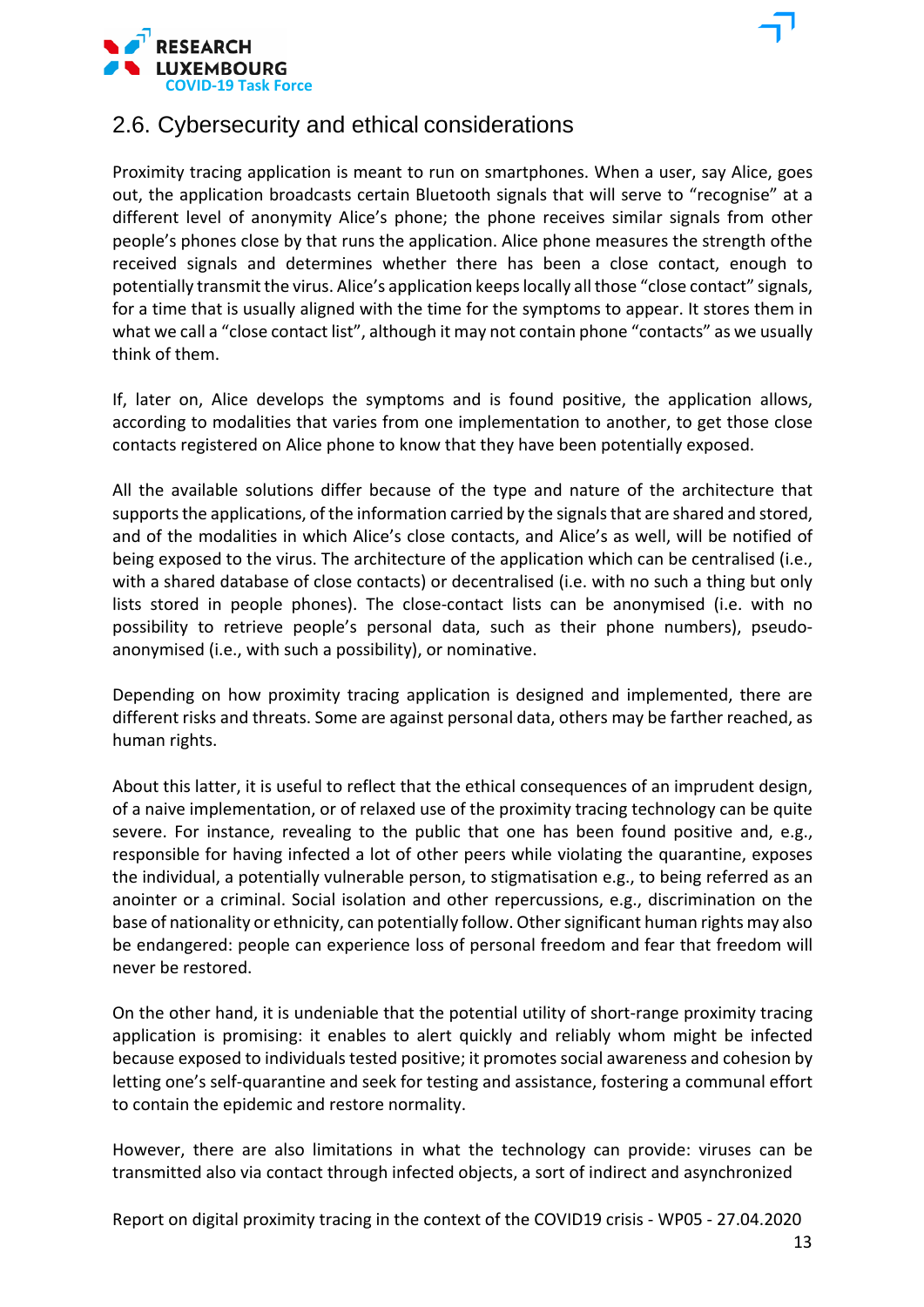

proximity. Proximity tracing is oblivious about it. Proximity tracing also disregards whether users wear protections, which is a factor that instead delays the virus transmission; it may as well falsely report of two peers being in proximity when in fact, because of a wall, for example, there has been no such a close encounter. In short, proximity tracing as technology will have false positives, and false negatives and an accurate measure of how severe those measures are is missing and still matter of ongoing research.

Besides, proximity tracing is not an alternative to public health workers. As EFF states, proximity tracing "could not substantially help conduct COVID-19 contact tracing during a time like the present, when community transmission is so high that much of the general population is sheltering in place, and when there is not sufficient testing to track the virus. When there are so many undiagnosed infectious people in the population, a large portion of whom are asymptomatic, a proximity app will be unable to warn of most infection risks. Moreover, without rapid and widely available testing, even someone with symptoms cannot confirm to begin the notification process. And everyone is already being asked to avoid proximity to people outside their household "47.

That said, it should not surprise that recently the literature has been generous in proposing quite a deal of different designs and of several implementations of the technology. From a data protection's perspective, the variety ranges from solutions which are privacy imprudent and invasive, to those which are computational theoretically privacy-preserving even against curious authorities.

Notably, on this matter a joint statement signed by "scientists and researchers from across the globe"<sup>48</sup> has been released to the media on April the 20<sup>th</sup> to advise that some "solutions" for contact tracing may result in systems which would allow unprecedented surveillance of society at large. The document reports that "we [scientists and researchers, ed.] urge all countries to rely only on systems that are subject to public scrutiny and that are privacy preserving **by design** (instead of there being an expectation that they will be managed by a trustworthy party), as a means to ensure that the citizen's data protection rights". A list of design principles, we can say of desired security features, follows.

The successful adoption of a proximity tracing solution for a specific social goal, for instance, to relax the lockdown policy while avoiding falling back into an epidemic, depends on those security features but not only. The literature is generous in giving examples of theoretically strong protocols which people fail to use; and attacks can be successful not only because of some vulnerability in the security but because of a clever way to exploit ambiguities in graphical interfaces or because of tricks which take advantage of people's psychology and their interaction with the technology.

To facilitate a choice of an application that can fit better a certain social and political strategy to mitigate an epidemic, we compare different designs and implementations of proximity tracing; we discuss the related risks both from cybersecurity and an ethical standpoint. We

<sup>47</sup> https:/[/www.eff.org/deeplinks/2020/03/governments-havent-shown-location-surveillance-would-help-contain-covid-19](http://www.eff.org/deeplinks/2020/03/governments-havent-shown-location-surveillance-would-help-contain-covid-19) 48 The original document is available here: https://drive.google.com/file/d/1OQg2dxPu-x-RZzETlpV3lFa259Nrpk1J/view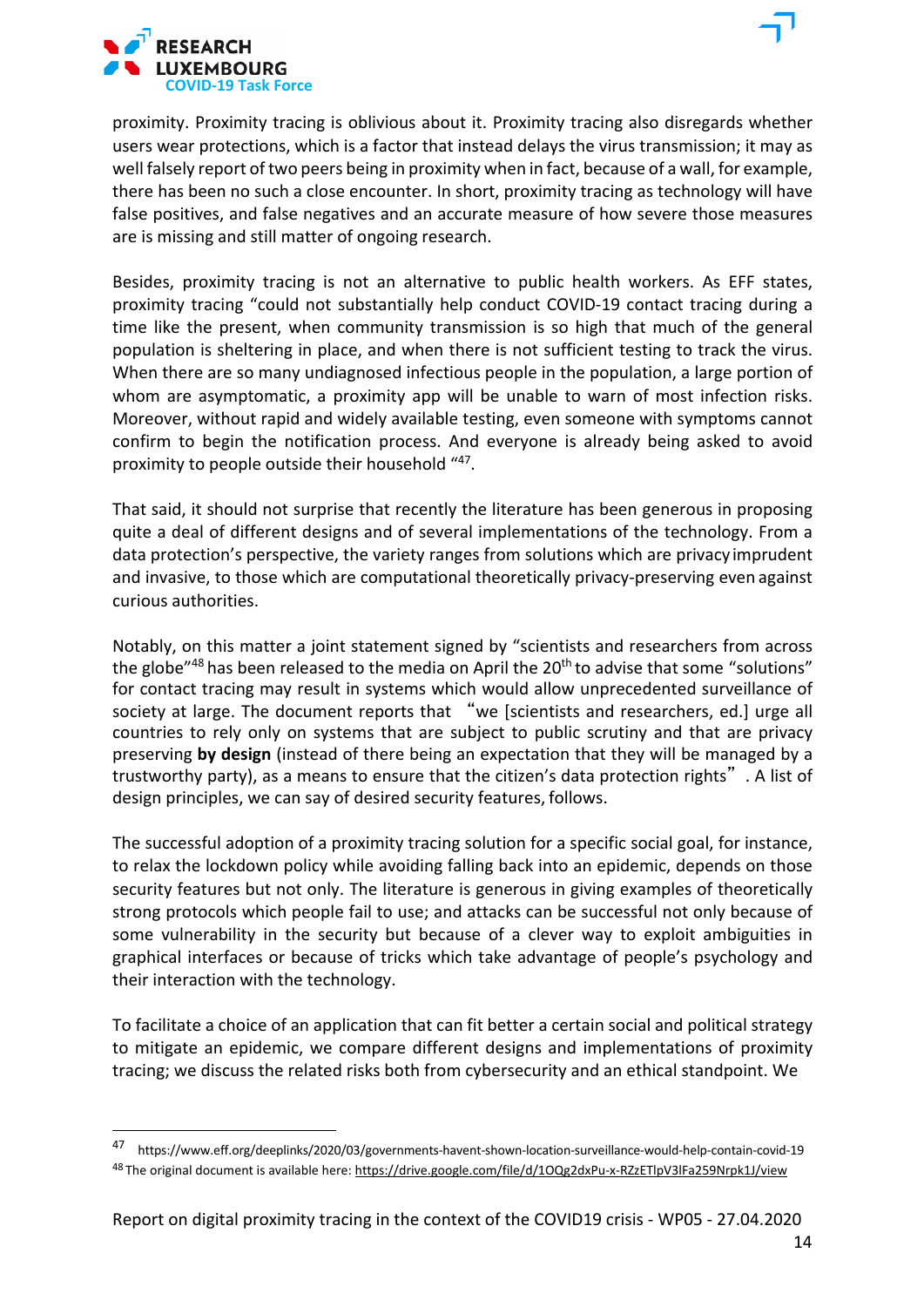

highlight the threats. Where possible, we include a discussion about the presumption of compliance with specific principles of the GDPR.

**Centralised vs non-centralised close contact list database.** The choice is about whether to keep a central database of people's close-contact lists or not. The difference is that, in a centralised architecture, there is an authority in charge of the database; the database becomes a single point of failure in case of an attack or in case of a curious authority interested to know more than it should from the database. The risk for invasion of privacy varies depending on the information stored in the database e.g., on whether it is possible to retrieve the identities of people, their phone numbers, or on whether the database (called public reading list in this case) contains only anonymised seeds from the close-contact list of who has been found positive. In this latter case, users (i.e., their application) query regularly the database to deduce, them only, if they have been exposed.

A non-centralized, i.e., a decentralised, solution leaves instead to the application of the person tested positive the task of informing the phones in its close-contact lists in a peer-topeer or peer-to-peers fashions. Here, the identity of the person found infected risk to be revealed to the peers, unless precautions are taken.

**Anonymised vs pseudo-anonymised close-contact list.** Here the choice is about the nature of the information shared and stored in the close-contact list. Choices in this matter are critical for privacy.

And app can share only fully anonymous random numbers generated in such a way that only the app which generated them can recognise them as its; no one else can associate those numbers with a phone or with the identity of its owner. In this case, the risk of reidentification is small, only relying on the robustness of the random generation functionality and on the anonymity of the communication protocols used to share them. Proving the integrity and the reliability of the data and their sources can be hard and advance cryptographic techniques have to be in place to achieve a high quality of data and privacy.

Alternatively, a pseudo-anonymisation list can be kept. This allows re-identification, i.e., to link the numbers exchanged during a close encounter with an identity, ultimately of the owner of the phone which has sent them. Implemented in a centralised architecture, the use of pseudonyms exposes people's identities. Even if protections can be in place, e.g., controlling access to the database, there are risks of abuses and, in case of data leakage, of exposure. It is today's news, RTL News reports <sup>49</sup>, that "a data breach was found in the corona app Covid19 Alert. The app is one of the seven possible corona apps for the Netherlands and was presented this weekend to the Ministry of Health, Welfare and Sport." Covid19 Alert, the news says, keeps a database of users of the app.

**Data collected / broadcasted (anonymised vs pseudo-anonymised).** Even if the data shared to inform about a potential exposure are anonymised, an application can store other metadata, e.g., time and location, and associate them with the shared data collected during a close encounter. Such metadata that can later be potentially used to re-identify a phone.

\_\_\_\_\_\_\_\_\_\_\_\_\_\_\_\_\_\_\_\_\_\_\_\_\_\_\_\_\_\_\_\_\_\_\_\_

<sup>49</sup> https:/[/www.rtlnieuws.nl/tech/artikel/5095321/covid19-alert-datalek-crypto-digibyte-coronavirus-ministerie-app](http://www.rtlnieuws.nl/tech/artikel/5095321/covid19-alert-datalek-crypto-digibyte-coronavirus-ministerie-app)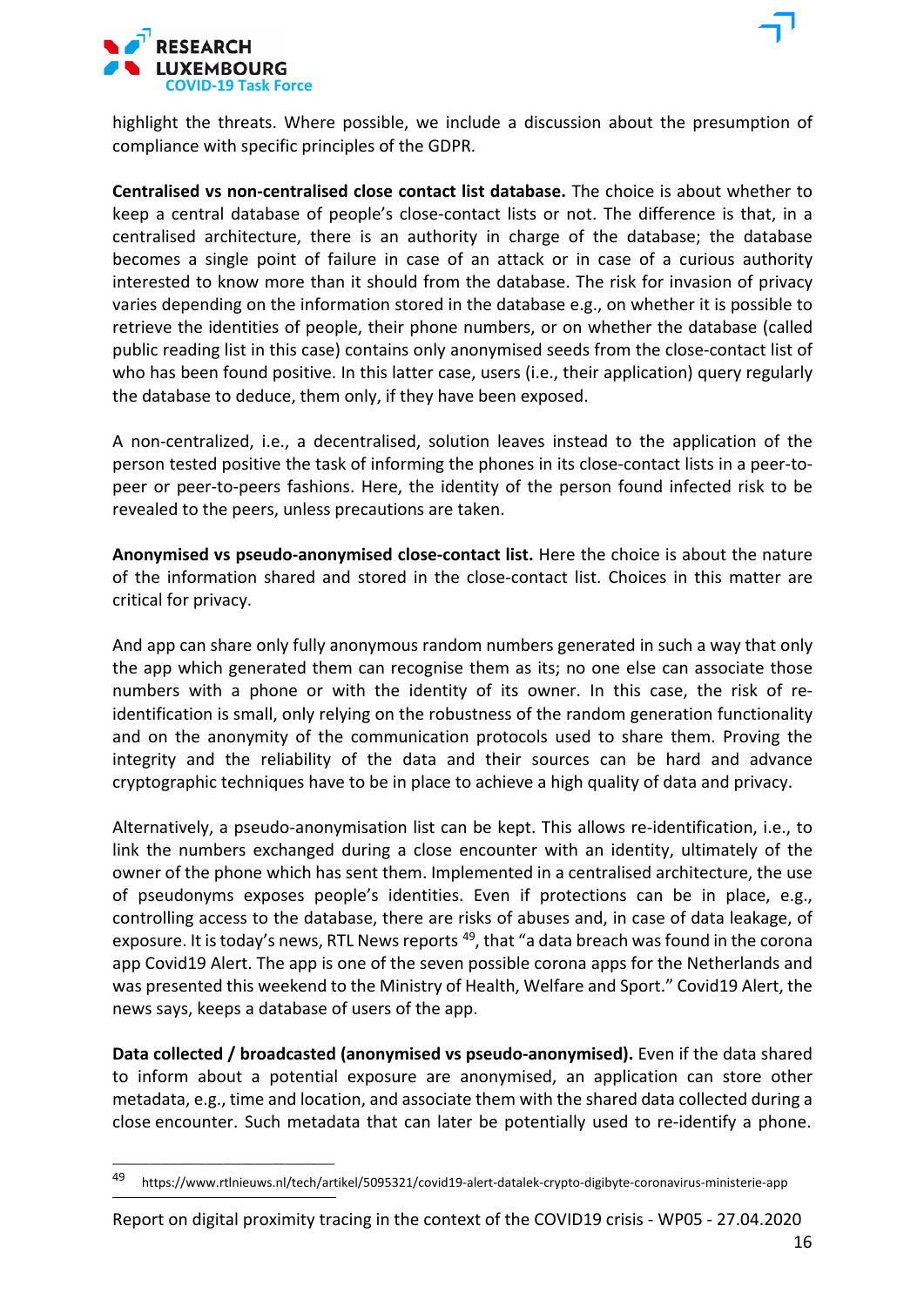

This threat comes mainly from the application and can be minimised if the code is let open to public scrutiny.

**Explicit vs implicit consensus of sharing.** According to the GDPR, people should be informed of the consequences of using proximity tracing applications. Who has been positively tested may be asked to share the close-contact list to public health officials, and the decision can be let to him/her only; or it can be forced to do it (e.g., the application can share the data automatically). Proximity tracing application can keep all the close-contact information within the phone and protect them even in the case the phone is lost. The history of close contact can be regularly deleted when it became obsolete. All such choices will determine the level of intrusivenessthat authorities have on the individuals and the risk of disclosing, outside, the identity of the persons found positive; ultimately, the choice of the consensus experience leads to a different degree of public trust or distrust into using the application.

It is important to emphasise that the current approach already makes a tradeoff between the privacy of a positively tested individual and the benefits to society.

**Threats (adversaries).** We comment briefly of the adversaries that can threaten a proximity tracing solution. Whenever the choice is in favour of a centralised architecture and with a database of pseudonyms, there is the risk of having a curious authority (as an entity, as a collective of individuals) taking advantage of it. The database will remain as a single point of privacy failure for the time of crisis and beyond. And it is exposed to attack from hackers interested to steal and exploit that sensitive information or to launch denial of service attacks or ransomware attacks, with extortion purposes. Hackers can also compromise the application e.g., in revealing the close-contact list, but this threat is not more serious than the usual risk of being infected by malware.

The references in footnotes were used for this discussion<sup>50,51,52,53</sup>.

- 52Anonymous Collocation Discovery: Harnessing Privacy to Tame the Coronavirus
- Ran Canetti, Ari Trachtenberg, Mayank Varia, arXiv:2003.13670v4 [cs.CY] 3 Apr 2020

<sup>50</sup> PACT: Privacy-Sensitive Protocols And Mechanisms for Mobile Contact Tracing, Justin Chan1, Dean Foster, et al, arXiv:2004.03544v3 [cs.CR] 17 Apr 2020

<sup>51</sup> Decentralised Privacy-Preserving Proximity Tracing Version: 12th April 2020. Contact the first author for the latest version. Carmela Troncoso, et al., DP3T Distributed privacy-preserving contact tracing.

<sup>53</sup> BlueTrace: A privacy-preserving protocol for community-driven contact tracing across borders Jason Bay, Joel Kek, Alvin Tan, Chai Sheng Hau, Lai Yongquan, Janice Tan, Tang Anh Quy Government Technology Agency Singapore

Report on digital proximity tracing in the context of the COVID19 crisis - WP05 - 27.04.2020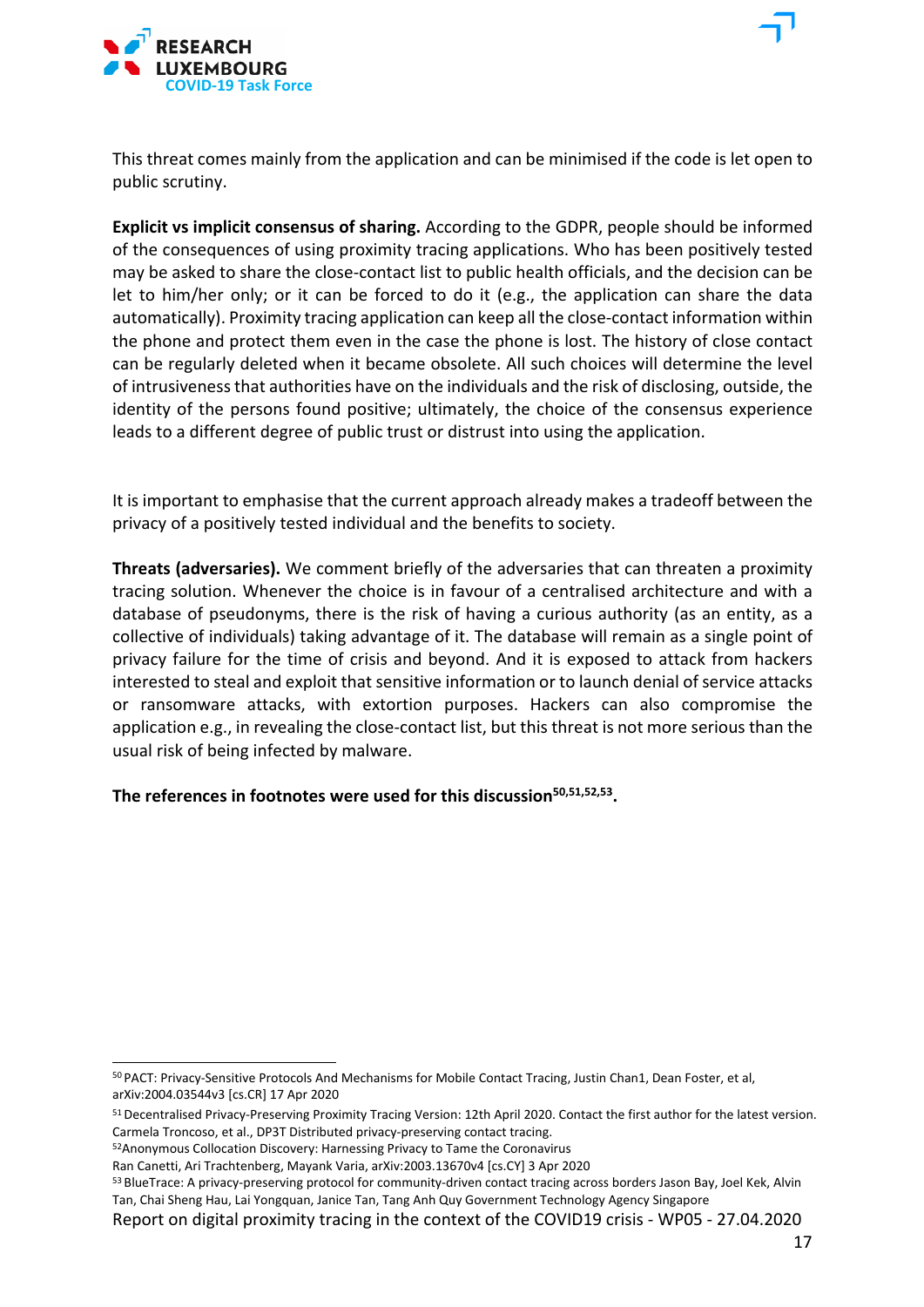

3.1. Integration in the healthcare system, architecture choice (centralised vs decentralised, anonymous versus pseudonymous)

Health authorities are usually in charge of traditional contact tracing. In Luxembourg, that is the role of the sanitary inspection. Based on discussions with collaborators of the sanitary inspection, an outline of the process is presented here:

- Positive PCR lab results are sent daily with nominative contact information, by a data flux centralised by the national eHealth agency,
- Positive patients are contacted over the phone, their diagnosis is explained, as well as the quarantine and the follow-up procedure,
- Contacts of the positive individual during the infectious period are investigated over the phone,
- Contacts are contacted over the phone and isolated. Unfortunately, we were not able to ascertain if a test is currently recommended or not.

The sanitary inspection has expressed its preference towards a digital system integrated with its existing processes. In order to facilitate their work, they would like to have access to contacts' phone numbers of positive individuals, directly on their existing work interface. With that particular type of implementation, they could ensure the same level of quality for the isolation procedure while working more efficiently (decreased time) and effectively (better quality of contact tracing).

This type of implementation would necessitate a pseudonymised and partly centralised architecture. Unfortunately, we can't report here on the necessary staff to operate such a system, as we would need further inputs from the sanitary inspection.

A similar implementation, TraceTogether, has been chosen by Singapore's Government Technology Agency and implemented. BlueTrace, the privacy-preserving protocol that underpins TraceTogether, as well as OpenTrace, a reference implementation has been described in detail<sup>54</sup>. The CNIL, in France, has also commented on the legal base that withstands a similar solution, called StopCovid<sup>55</sup>.

Germany, on the other hand, after having considered the same approach, seems to be decided for a decentralised one, like Switzerland. This can be explained because cases are declared 4 to 5 days to the central authority in Germany, preventing the implementation of an integrated system.

We will now consider 2 different options of implementation and how they could integrate in the already existing contact tracing and follow-up activities of health authorities:

- Partly centralised and pseudonymous

<sup>54</sup> https://bluetrace.io/static/bluetrace\_whitepaper-938063656596c104632def383eb33b3c.pdf <sup>55</sup> https:/[/www.cnil.fr/sites/default/files/atoms/files/deliberation\\_du\\_24\\_avril\\_2020\\_portant\\_avis\\_sur\\_un\\_projet\\_dapplicati](http://www.cnil.fr/sites/default/files/atoms/files/deliberation_du_24_avril_2020_portant_avis_sur_un_projet_dapplicati) on\_mobile\_stopcovid.pdf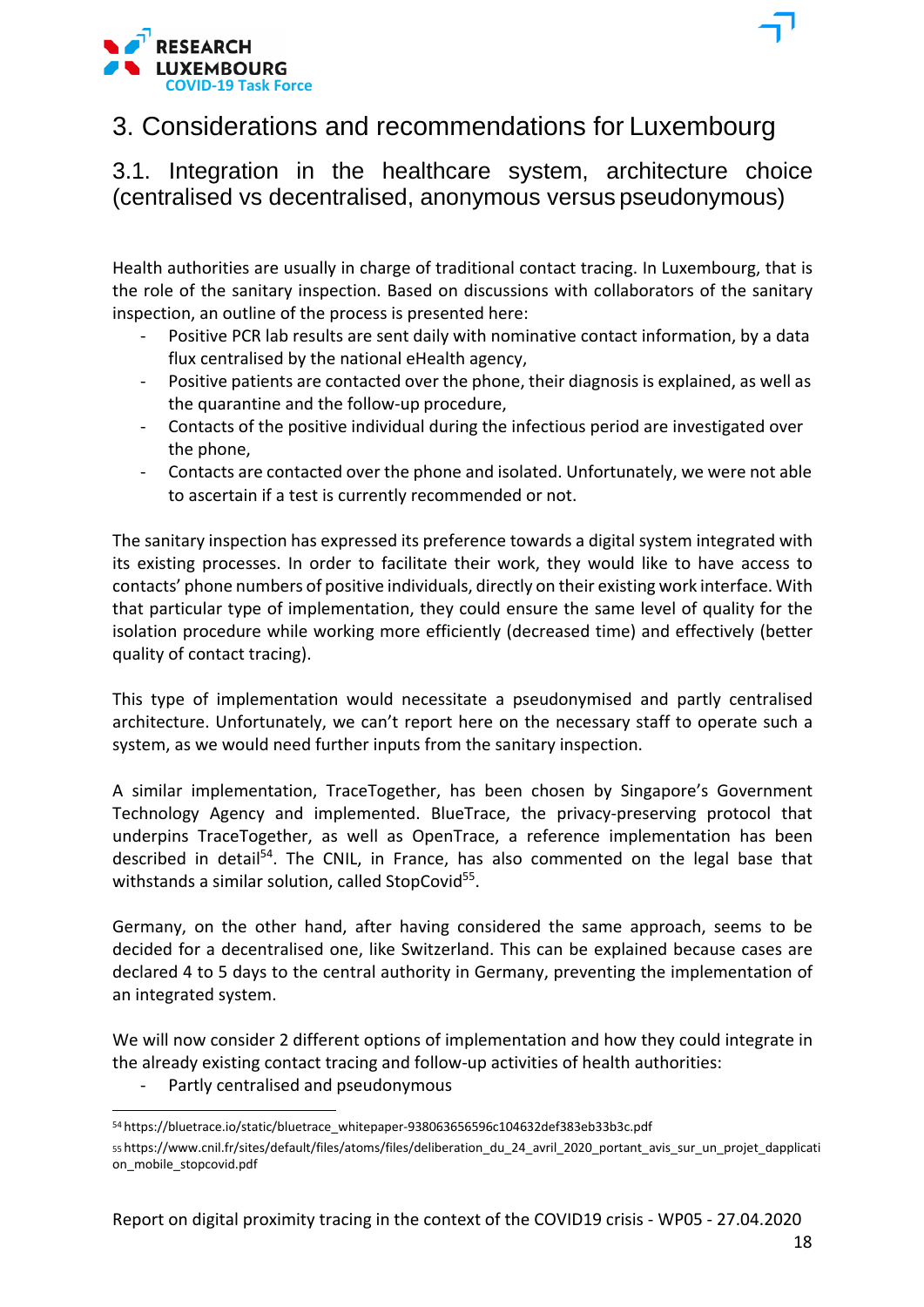

Based on the needs expressed by the sanitary inspection, a partly centralised and pseudonymous use-case could look like:

- The government advertises the application.
- A citizen downloads the app from the stores (Apple / Google) or via a QR code, and
- He reads a brief information document about the finality of the app, data processing and his rights +/- gives his consent for the usage of the app.
- Upon first connection, the citizen register using his phone number (verified by an SMS challenge).
- The association between a phone ID and a phone number is recorded on a server owned by the health authority with the highest cyber-security standards.
- The citizen goes on with his life, and contacts with other citizens are recorded **anonymously on the phone**.
- $-$  In the case the citizen is tested positive, the laboratory sends the positive test with the citizen's contact detail to the sanitary inspection, and the sanitary inspection call him back to support quarantine and start the follow-up (this processis already operational today).
- In addition, the sanitary inspection provides the newly diagnosed patient with a code that allow him to enter his "positive status" in the app.
- The app asks for permission to anonymously notify the contacts whom the app has recorded as being in proximity with the patient. If authorisation is given, notifications are sent.
- The app also asks for the authorisation to share contact history with the sanitary inspection.
- If yes, the sanitary inspection hasthe possibility to decrypt contact and retrieve phone numbers.
- They can then call back the contacts to inform them about what to do.

With the alternative (decentralised implementation), the use-case could be the following:

- The government advertises the application.
- A citizen downloads the app from the stores (Apple / Google) or via a QR code.
- He reads a brief information document about the finality of the app, data processing and his rights +/- give his consent.
- No registration is needed
- The citizen goes on with his life, and contacts with other citizens are recorded **anonymously on the phone**.
- $-$  In the case the citizen is tested positive, the laboratory sends the positive test with the citizen's contact detail to the sanitary inspection (already the case now), and the sanitary inspection calls him back to support quarantine and start the follow-up.
- In addition, the sanitary inspection provides the newly diagnosed patient with a code that allows him to enter his "positive status" in the app.
- The app then asks for the permission to notify contacts anonymously that they have been in contact with a positive individual and what to do.
- Contacts are anonymously notified that they have been in contact with a positive individual and are advised about what to do.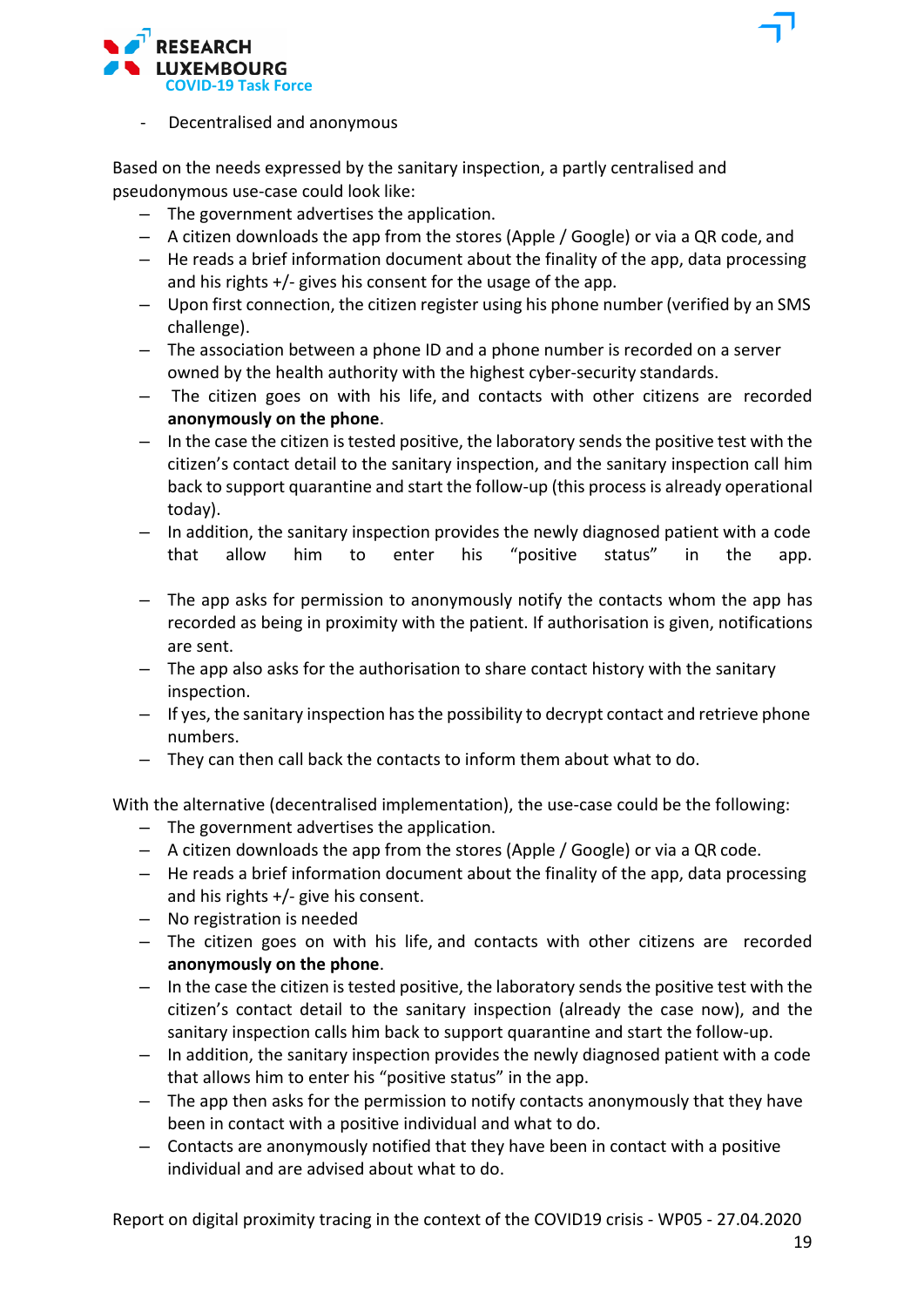

When comparing the two possible types of implementation, the pseudonymous and centralised mode allows for a clear integration of traditional and digital contact tracing processes. Accordingly, sanitary inspection teams could work more effectively and efficiently while ensuring the same level of quality for the isolation procedure. Also, false-positive generated by the app (for instance, contacts through a wall) could be identified, avoiding unneeded isolations of individuals. This implementation would be in line with the EDPB's recommendation that the isolation process should not be fully automated after proximity is detected by a digital system<sup>56</sup>. With regards to privacy and cyber-security, this solution presents a single point of failure. The probability this risk will realise can be minimised by applying high-standard cybersecurity guidelines. The maximal impact would be a list of contacts associated to phone numbers.

On the other hand, the decentralised and anonymous implementation would maximise the privacy and decrease the cybersecurity risk. Indeed, this solution presents no single point of failure, and so the maximal impact in case of a successful cyberattack would be a leak of anonymous contact of one individual. However, the effectiveness of such solutions is not proven, and amongst experts, there are serious concerns that they can effectively induce an isolation behaviour without an enforcement by health authorities, such as described above. Indeed, it would be easy to ignore an anonymous notification on a phone. Moreover, false positives could not be managed, inducing unnecessary isolations and, most probably, a lack of trust in the system.

Most importantly, in both cases, GDPR and legal compliance can be achieved (see section 2.5. and 3.6)

The following Table 1 summarises the pros and cons of each approach:

<sup>&</sup>lt;sup>56</sup> EDPB Letter concerning the European Commission's draft Guidance on apps supporting the fight against the COVID-19 pandemic, OUT2020-0028, April, 14st 2020, Brussels.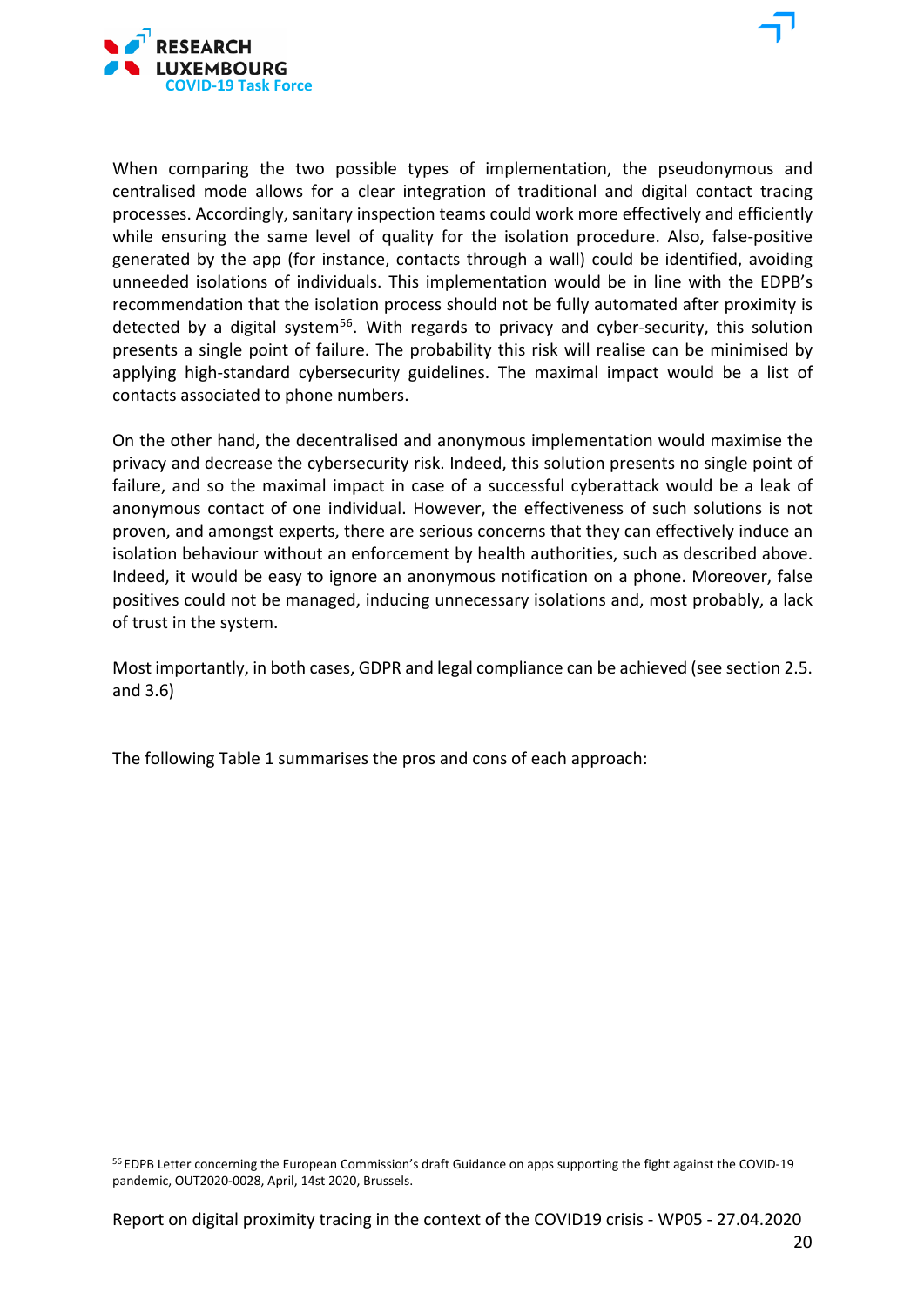

|                                         | Pros                                                                                                                                                                                                                                     | Cons                                                                                                                                                                                                                                                                                                                                                                                                          |
|-----------------------------------------|------------------------------------------------------------------------------------------------------------------------------------------------------------------------------------------------------------------------------------------|---------------------------------------------------------------------------------------------------------------------------------------------------------------------------------------------------------------------------------------------------------------------------------------------------------------------------------------------------------------------------------------------------------------|
| Pseudonymized,<br>partly<br>centralized | Integrated and synergistic<br>with the<br>already existing<br>traditional contact tracing<br>and follow-up.<br>Expert opinion suggests this<br>implementation<br>as<br>more<br>effective.<br>False<br>positives<br>can<br>be<br>managed. | Pseudo-anonymity,<br>especially if paired with data<br>centralization, is vulnerable<br>to privacy leakages. There is<br>single point of failure.<br>a<br>A successful cyber-attack can<br>expose sensitive information<br>(contacts + phone numbers<br>of positive individuals and<br>their contacts).<br>The probability of success of<br>a cyber-attack depends on<br>cyber-security measures in<br>place. |
| Fully<br>anonymised,<br>decentralised   | Offer better large-scale<br>privacy protection, as there<br>is no single point of security<br>failure (and thus no potential<br>of<br>leak<br>sensitive<br>information).                                                                 | Experts<br>express<br>serious<br>doubts<br>about<br>the<br>effectiveness<br>inducing<br>in<br>isolation behaviors<br>A cyber-attack, a malware,<br>still<br>compromise<br>can<br>a<br>phone; the likelihood of this<br>happening is that<br>of<br>a<br>malware infection.<br>It is not synergistic with the<br>already<br>existing<br>manual<br>tracing.                                                      |

### 3.2. Modality of contact tracing, interoperability, openness of the code

Based on facts presented in Section 2.2, the group unanimously recommend the use of a solution based on Bluetooth low energy.

As stated by EDPB<sup>57</sup>, the source code should be made publicly available for the widest possible scrutiny by the scientific community. In addition, by making the code source publicly available, it will contribute to increasing transparency towards users.

"Any functional heterogeneity, lack of interoperability or even individual difference in the use of the app may create negative externalities on others, resulting in a reduced sanitary effect<sup>58</sup>."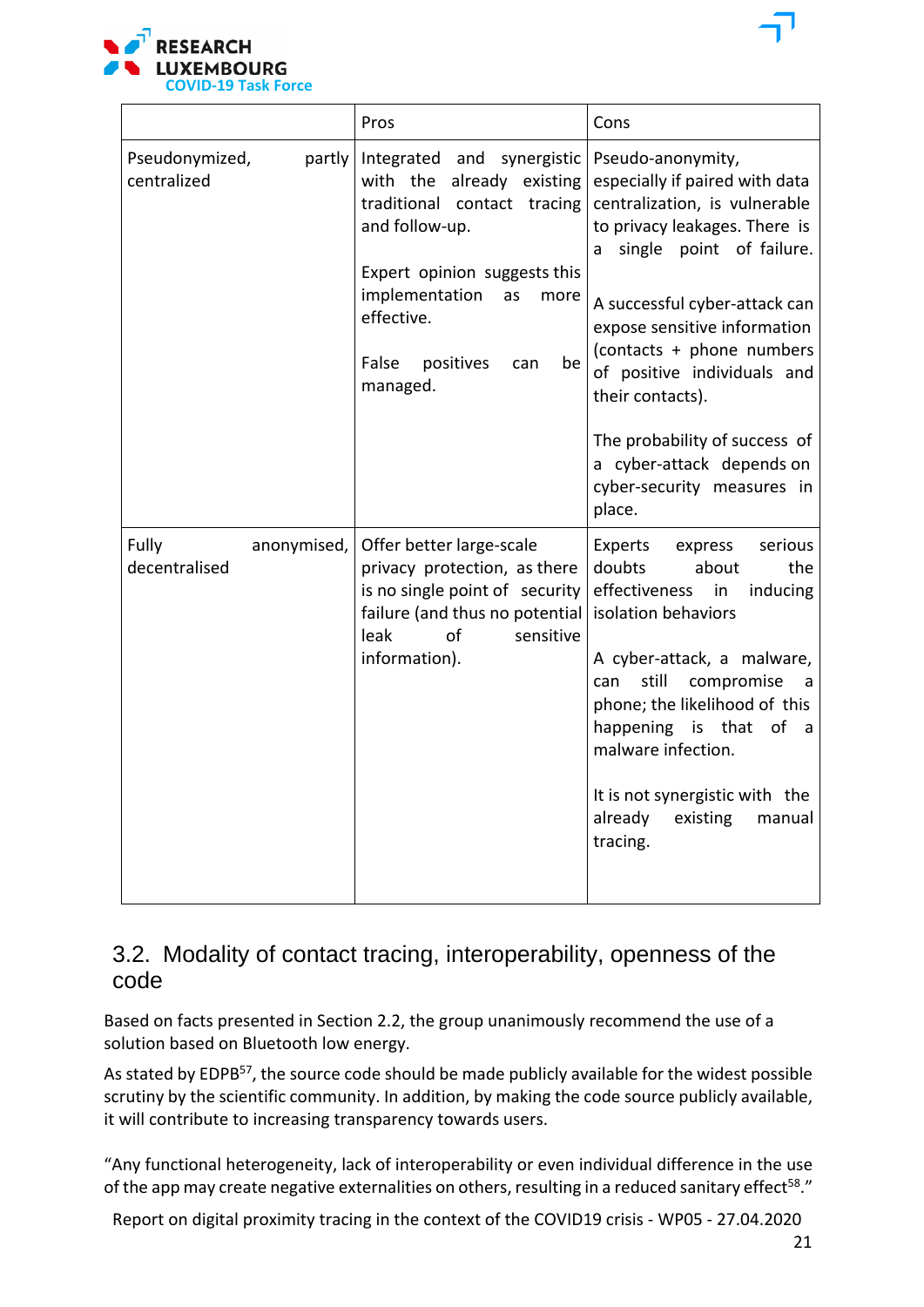

### 3.3. Choice of the framework

The choice of the implementation framework is more prone to debate. We here summarise the pros and cons of potential implementation frameworks. DP-3T was the decentralised implementation protocol of PEPP-PT, now standing alone.

| Framework<br>Pros                                                                                                  |                                                                                                                                                                                                            | Cons                                                                                                                                                                                                                   |
|--------------------------------------------------------------------------------------------------------------------|------------------------------------------------------------------------------------------------------------------------------------------------------------------------------------------------------------|------------------------------------------------------------------------------------------------------------------------------------------------------------------------------------------------------------------------|
| (Of)<br>PEPP-PT<br>note, DP-3T was<br>the<br>decentralised<br>implementation<br>of PEPP-PT, now<br>standing alone) | Inter-operability (supported<br>by<br>some European countries and the<br>academic sector).<br>Trusted (academic initiative)<br>Flexibility<br>Partner<br>of<br>APSI.lu<br><b>DIGITALEUROPE</b>             | Stability (recent division amongst<br>founders)<br>Sustainability, scalability, support (a<br>decentralised academic initiative<br>raises concern about the durability,<br>scalability and support of the<br>solution) |
| Apple / Google                                                                                                     | Scalability and interoperability<br>(Worldwide initiative, supported<br>by some European countries)<br>Sustainability, stability, support<br>Flexibility                                                   | Trust (sensitive data operated by<br>tech giants)<br>Lack of penetration (the population<br>may be sceptical and not use the<br>app)                                                                                   |
| Blue<br>Trace<br>(Singapore)                                                                                       | Solution already implemented<br>Feedback from users and health<br>authorities available<br>implementation<br>The l<br>use-case<br>the<br>wish<br>matches<br>οf<br>the<br>Luxembourgish sanitary inspection | Inter-operability<br>(European<br>countries support PEPP-PT so far)                                                                                                                                                    |

<sup>57</sup> EDPB, Guidelines 04/2020 on the use of location data and contact tracing tools in the context of the COVID-19 outbreak, adopted on 21 April 2020

<sup>&</sup>lt;sup>58</sup> EDPB Letter concerning the European Commission's draft Guidance on apps supporting the fight against the COVID-19 pandemic, OUT2020-0028, April, 14st 2020, Brussels.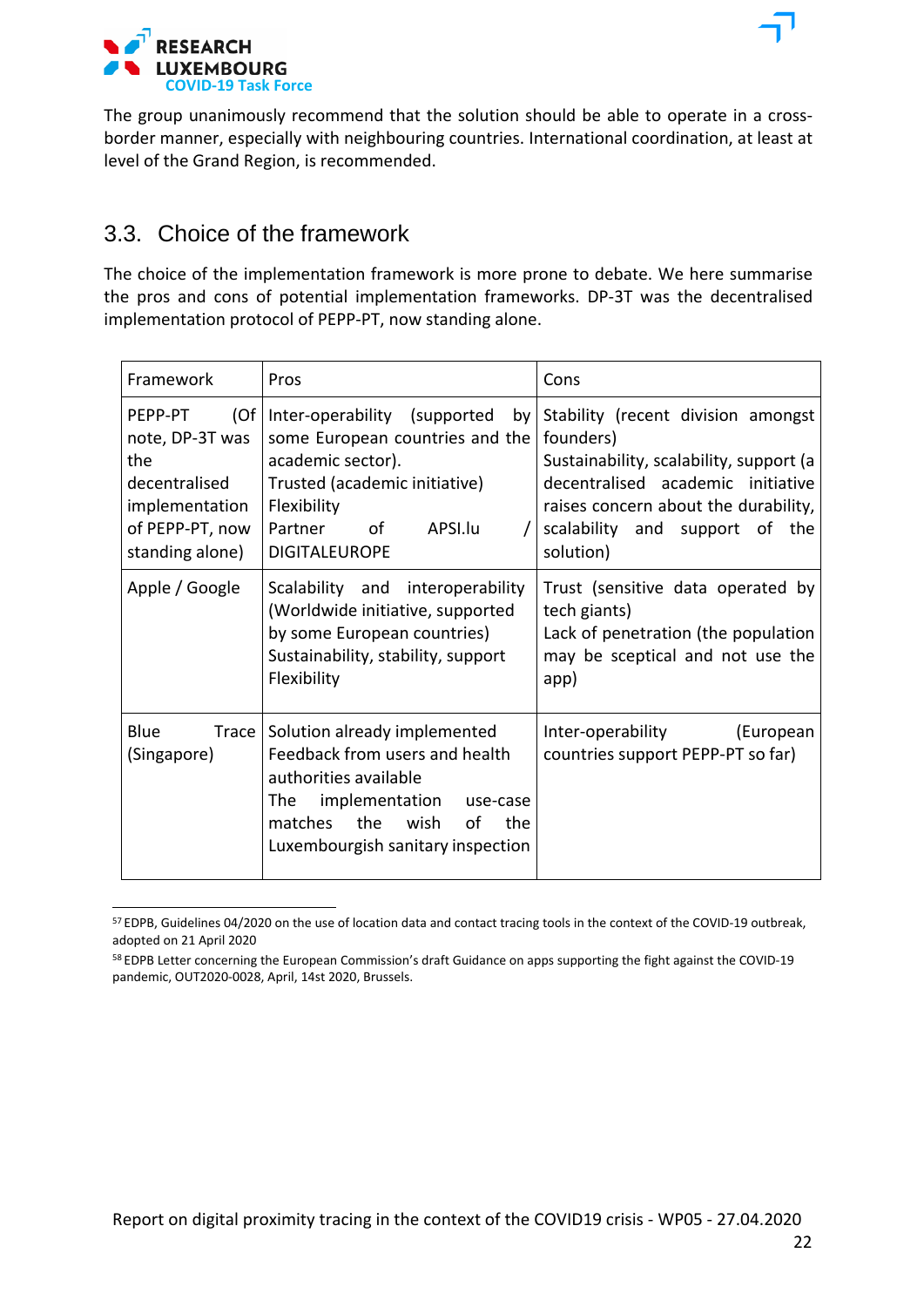

| <b>Other</b> | Asian Solution already implemented    | Based on Geolocation; too much                                        |
|--------------|---------------------------------------|-----------------------------------------------------------------------|
| framework    |                                       | Feedback from users and health   concerns about privacy, likely to be |
|              | (China, Taiwan, authorities available | unlawful.                                                             |
| South-Korea) |                                       | Trust may be a concern (similar to<br>Apple / Google)                 |

### 3.4. Modality of consent collection

While the legal basis of the processing operation is "public interest", the installation of the app installation should be consent based<sup>59</sup>. Accordingly, users should be provided with complete and clear information on the intended utility of the application, data collection, processing and storage as well as participants' rights.

Based on recommendations from the EU Commission, consent should also specifically be sought before:

- installing and use the application (collect phone number details)
- sending anonymous notifications to contacts,
- sending information to the health authorities.

More generally, the information displayed should be intelligible, adapted to small screens and available at least in Luxemburgish, French, German, English and Portuguese.

### 3.5. Data collection, processing and storage

The data collection processing and storage will depend on the implementation variant that is chosen (see section 3.1, 3.2, 3.3).

The EDPB underlines that "the decentralised solution is more in line with the minimisation principle".

Moreover, the EDPB strongly suggests not to store any directly identifying data in users' device and that such data be in any case deleted as soon as possible, that is, as soon as there is no valid reason to retain it. In principle, the storage period should not exceed the maximal duration of the incubation period plus the time needed for a patient to be tested. The EDPB strongly supports that once this crisis is over, such emergency system should not remain in use, and as a general rule, the collected data should be erased or anonymised.

In case a centralised component is used, and because of the nature of the information stored, the group recommends data storage in Luxembourg on state-owned servers with state-ofthe-art cyber-security and business continuity.

<sup>59</sup> Common toolbox for Member States, SG-02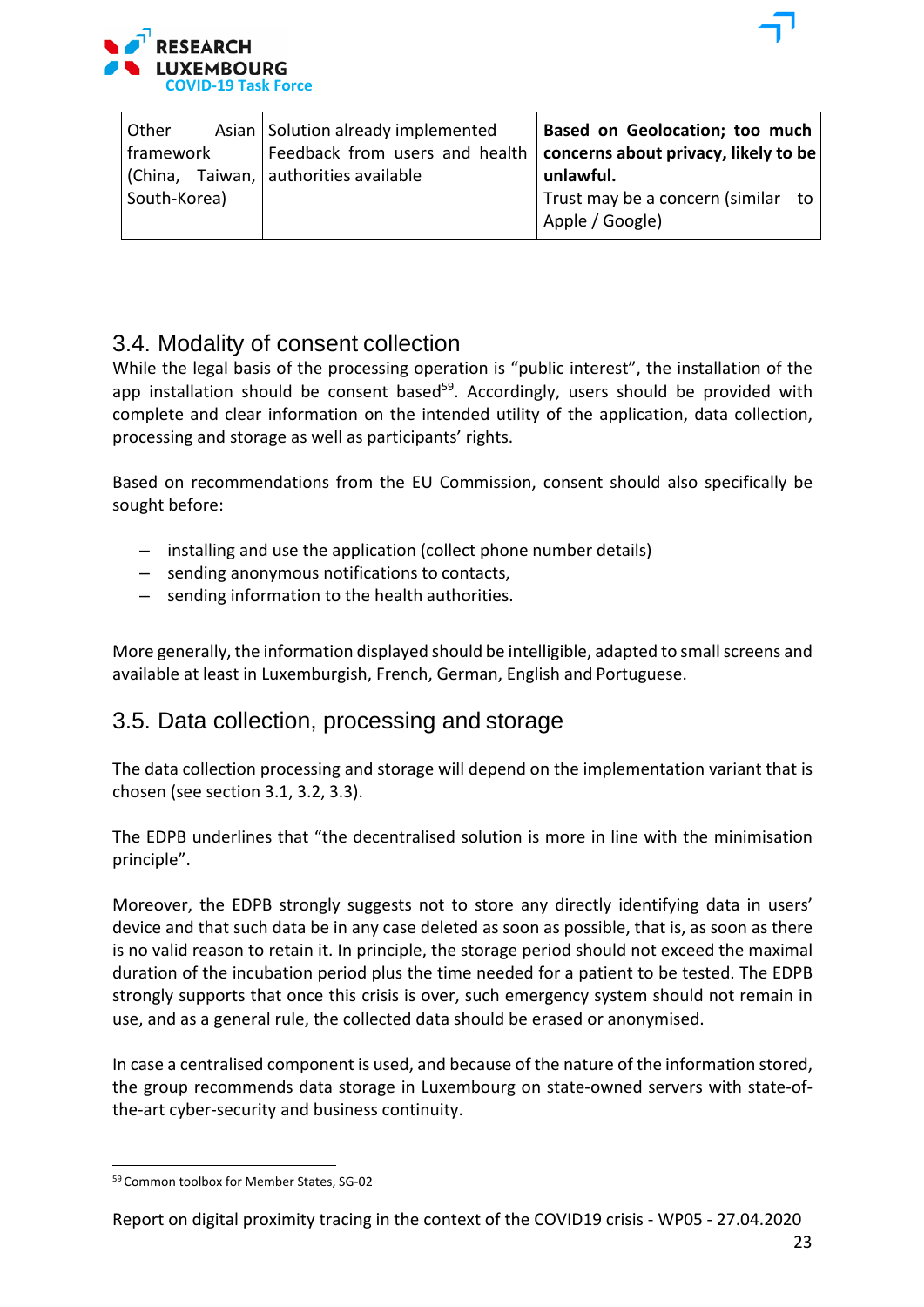

### 3.6. Legal frame in Luxembourg

As advised by the EDPB, proximity tracing application should be considered as "necessaryfor the performance of a task carried out in the public interest<sup>60"</sup>. Declaration of such public interest is the responsibility of public authorities. Note, however, "legislative interventions should accordingly not be intended as a means to push for compulsory adoption, and the individuals should be free to install and uninstall the app at will<sup>61"</sup>.

"Legislative measure that provides the lawful basis for the use of contact tracing applications should, however, incorporate meaningful safeguards including a reference to the voluntary nature of the application. A clear specification of purpose and explicit limitations concerning the further use of personal data should be included, as well as a clear identification of the controller(s) involved. The categories of data, as well as the entities to (and purposes for which, the personal data may be disclosed), should also be identified. Depending on the level of interference, additional safeguards should be incorporated, taking into account the nature, scope and purposes of the processing. Finally, the EDPB also recommends including, as soon as practicable, the criteria to determine when the application shall be dismantled and which entity shall be responsible and accountable for making that determination $62$ ".

Appropriate communications activities should be carried out "to promote such tools, with awareness-raising campaigns and assistance to minors, to the impaired, or to less skilled or educated parts of the population, in order to avoid scattered adoption, or blurred knowledge of the evolution of the epidemics and any potential health divide  $63"$ .

In accordance with EDPB's guidelines on the use of location data and contact tracing, it is required to determine which public authority will be responsible for the processing operation - controller<sup>64</sup>. It is unlikely that controller processes data itself. Accordingly, a standard processor agreement with public and private organisations will process data on behalf ofthe controller - processor  $^{65}$  - is required. In addition, the appointment of a Data Protection Officer, with adequate qualification qualifications, resources and power for exercising its supervisory function adequately, is required $66$ .

In addition, EDPB recommends making the application in an accountable way. It means that privacy measures put in place are appropriate, effective and documented $67$ . It also states

<sup>60</sup> GDPR. Art. 5(1)(e)

<sup>61</sup> EDPB Letter concerning the European Commission's draft Guidance on apps supporting the fight against the COVID-19 pandemic, OUT2020-0028, April, 14st 2020, Brussels.

<sup>62</sup> EDPB, Guidelines 04/2020 on the use of location data and contact tracing tools in the context of the COVID-19 outbreak, adopted on 21 April 2020.

<sup>&</sup>lt;sup>63</sup> EDPB Letter concerning the European Commission's draft Guidance on apps supporting the fight against the COVID-19 pandemic, OUT2020-0028, April, 14st 2020, Brussels.

<sup>64</sup> GDPR, Art. 4(7)

<sup>65</sup> GDPR, Art. 4(8)

<sup>66</sup> GDPR, Art. 37; Art.38; Art. 39

<sup>67</sup> GDPR, Art. 5(2)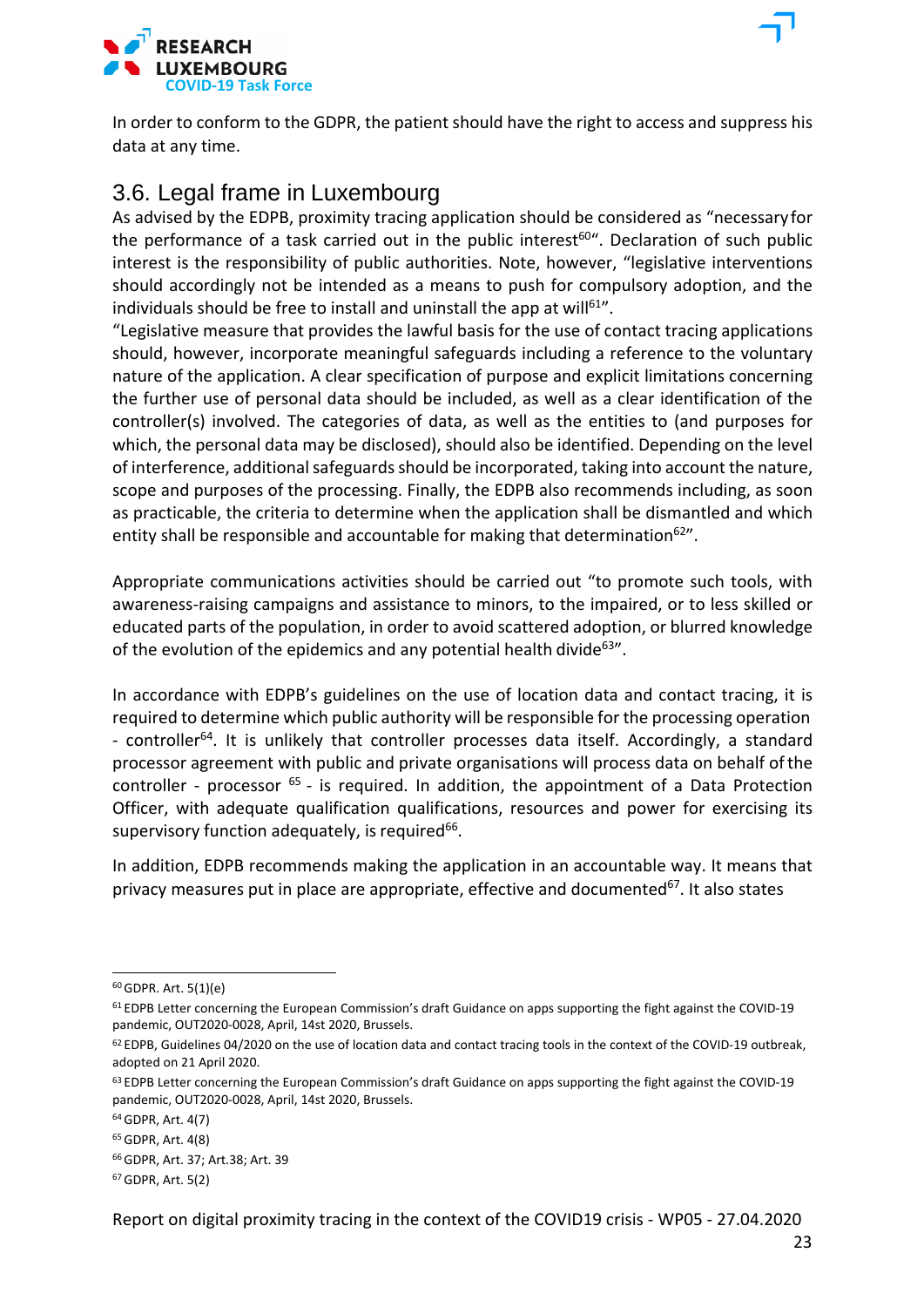

that data processing shall be documented with a data protection impact assessment - DPIA<sup>68</sup>. Finally, it reminds that data protection by design and by default shall be implemented<sup>69</sup>.

It is essential to consult with Commission Nationale pour la Protection des Données (CNPD) to ensure that personal data is processed lawfully, respecting the rights of the individuals, in accordance with data protection law.

According to legal experts Prof. E. Poillot, University of Luxembourg, specialists of users' profiling and Prof. G. Resta as well as V. Zeno Zencovich, University of Rome 3, both specialised in data protection (Prof. Resta sits in the Study Group on the legal and ethical implications of COVID-19, established within the Italian Higher Institute of Health), the application system such as described in Section 3.1 guarantees the respect of the social values and fundamental principles governing liberal democracies. They evaluated the system as GDPR compliant as it respects the fundamental data protection principles set forth in Article 5(1), lawfulness, fairness and transparency, purpose limitation, data minimisation, integrity and confidentiality, accuracy and accountability. Also, they have validated our concrete proposals regarding the processing of data to ensure a free and informed consent and concerning the key issue of storage limitation, suggesting that a maximum storage period of one month should be the principle. In the view of the legal experts, the system proposed also guarantees the respect of fundamental rights. The experts assessed the legality of the proposed application system with the existing national and EU regulations and also relying on the various recommendations already published by the European Union and the Council of Europe (Regulation (EU) 2016/679 (GDPR); Working Party Act 29, Guidelines on consent under Regulation 2016/679, WP259 rev.01 Directive (CE) 2002/58 on privacy and electronic communications; Conseil de l'Europe, Information Documents SG/Inf(2020)11, Respecting democracy, rule of law and human rights in the framework of the COVID-19 sanitary crisis A toolkit for member states, 07/04/20 ; Commission recommendation on a common Union toolbox for the use of technology and data to combat and exit from the COVID-19 crisis, in particular concerning mobile applications and the use of anonymised mobility data C(2020)2296 final of 8/04/20; Avis du Président du Comité Européen de la protection des données en date du 14 avril 2020, réf. OUT2020-0028 ; E Health Network: Mobile applications to support contact tracing in the EU's fight against COVID-19. Common EU Toolbox for Member States Version 1.0 15.04.2020; Communication from the Commission Guidance on Apps supporting the fight against COVID-19 pandemic in relation to data protection C(2020) 2523 final of 16 /04/20; European Data Protection Board, Statement on the processing of personal data in the context of the COVID-19 outbreak, 19/03/20).

They reach the conclusion that the system can be implemented as described and suggestthe passing of a law in the forthcoming months, which would allow to clearly frame the use of the tracking application but would also send a clear signal of the importance granted by the government and the legislature to the respect of data protection principles andfundamental rights in the context of the current crisis context (see the legal opinion of the experts annexed to this document).

<sup>68</sup> GDPR, Art. 35

<sup>69</sup> GDPR, Art. 25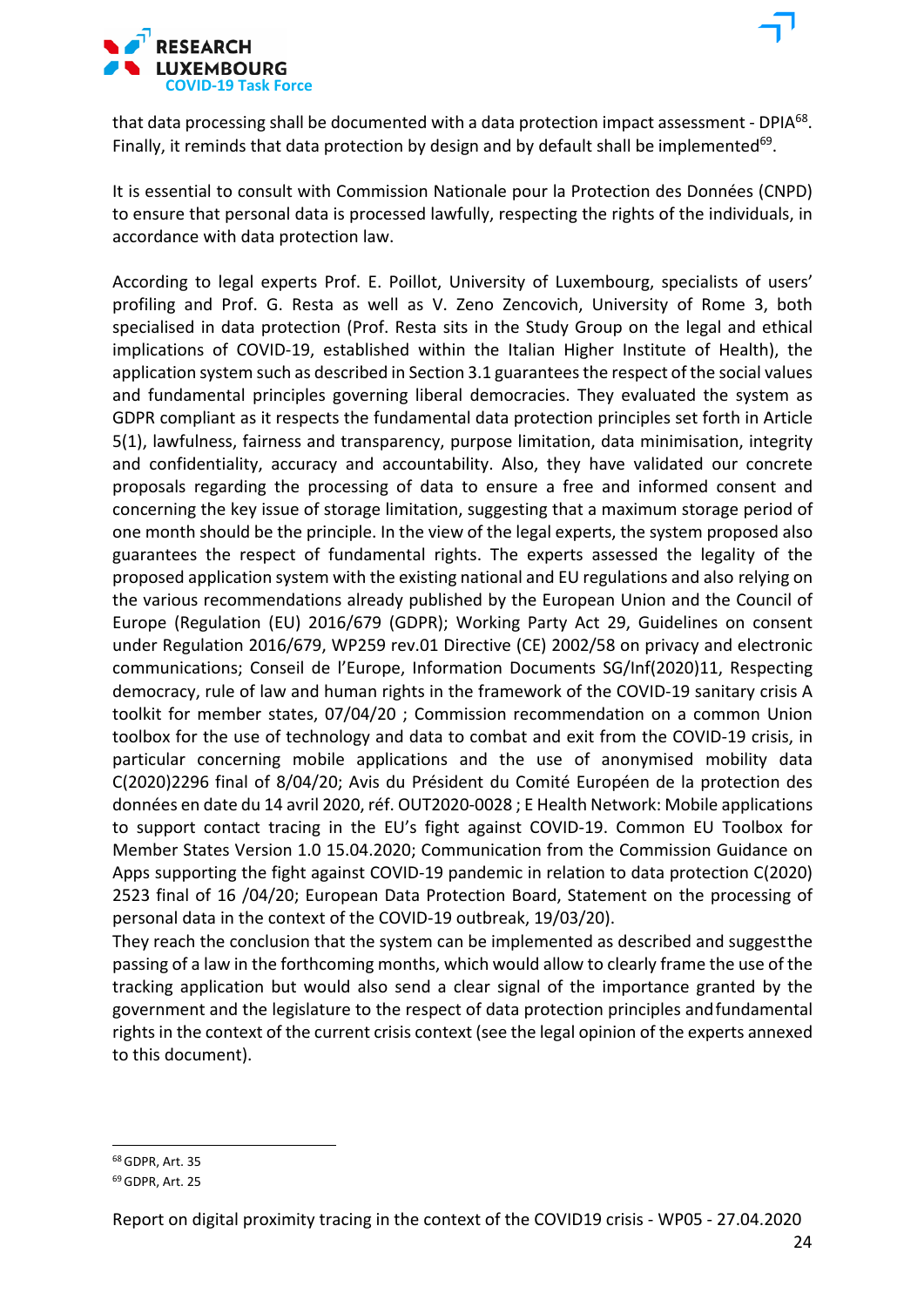

### 3.7. Additional functions

Proximity-tracing is only one amongst many functionalities of a mobile application thatcould support the exit from the lockdown. Based on the scoping review presented in the State-ofthe-art Section, the EU recommendation, insights from stakeholders and a design thinking exercise realised by the scientific advisory group, the following features could be of interest (and lower risk):

- Access to up-to-date and verified information provided by the Ministry of Health.
- Symptom checker: guiding patients about what to do based on their symptoms and personal medical history.
- Research participation: having the possibility to be informed about availableresearch initiatives and enrol, fill-in questionnaires and share health data.
- Dynamic consent management and settings: manage at any time the authorisations of the application, suppress data, dynamically manage consents for (1) the main use of the app, (2) participation to research.
- For the sanitary inspection, having the possibility to identify super-transmitters and contact them.

### 3.8. Acceptability

For all the reasons described in Section 2.4, a proximity tracing app for COVID-19 is expected to be received in very different ways by the population, or at least by some specific subgroups. As acceptance and penetration are key for an optimal public health benefit, we highly recommend conducting a national survey among Luxembourgish residents prior to the launch of any digital solution. This will help to better understand the leverages and barriers in the population, as well as the different citizen profiles and their associated attitudes, perceptions and beliefs with respect to such digital solutions. It will help the government to adapt its strategy and maximise the likelihood of reaching the needed critical mass of users for efficiency. Such a survey will provide key figures to rely on at the time of the app launch and to adapt the wording and communication. The WP05 is ready to initiate or advise the government for such a study as soon as it needs it. A questionnaire has already been designed and can be shared with the government upon request for review/validation.